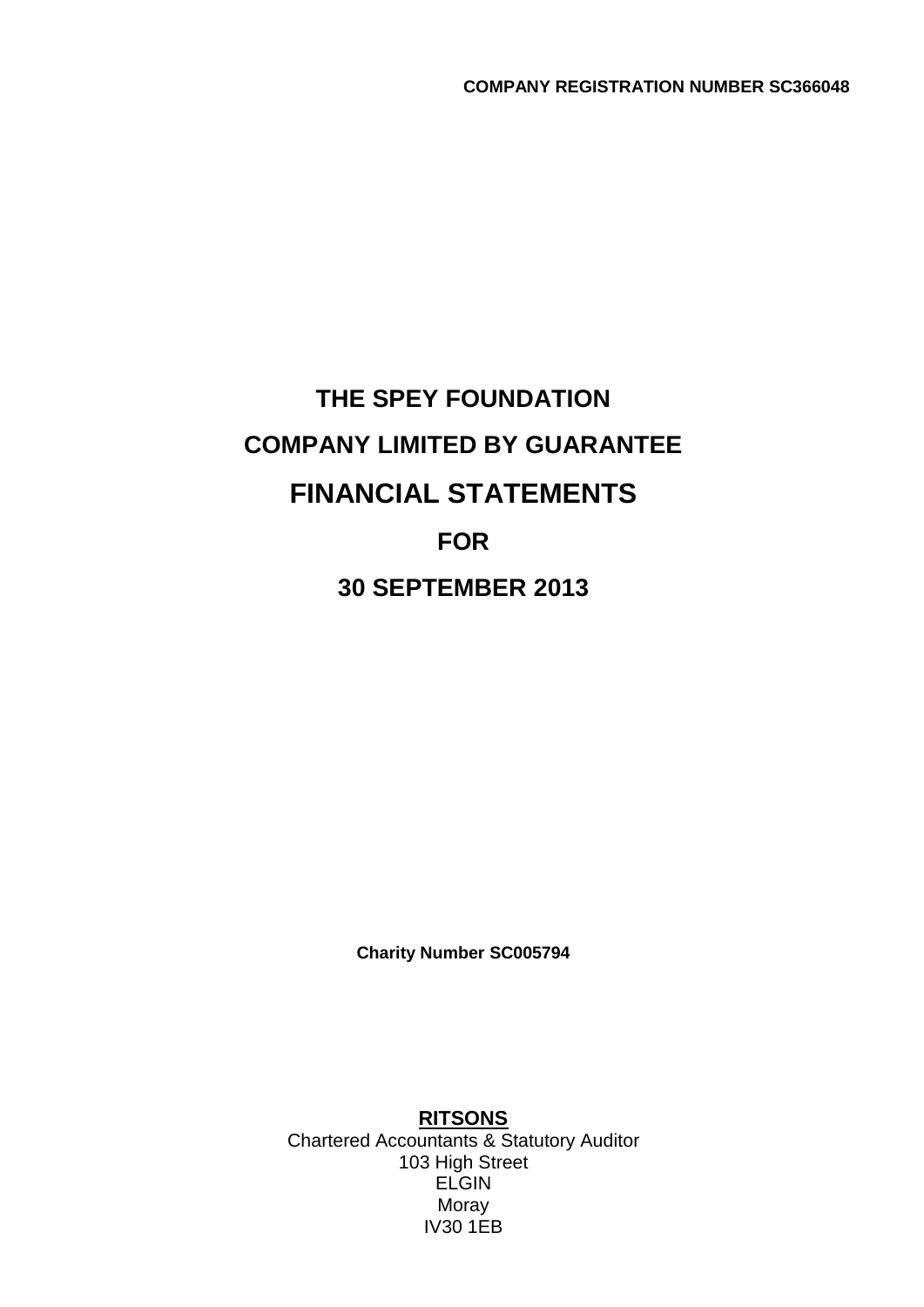# **FINANCIAL STATEMENTS**

| <b>CONTENTS</b>                                                                         | <b>PAGE</b>      |
|-----------------------------------------------------------------------------------------|------------------|
| Members of the Board and professional advisers                                          | 1                |
| <b>Trustees Annual Report</b>                                                           | $\boldsymbol{2}$ |
| Trustees' responsibilities statement                                                    | 5                |
| Independent auditor's report to the trustees and members                                | 6                |
| Statement of financial activities (incorporating the<br>income and expenditure account) | 8                |
| <b>Balance sheet</b>                                                                    | 9                |
| Notes to the financial statements                                                       | 10               |
| The following pages do not form part of the financial statements                        |                  |
| Detailed statement of financial activities                                              | 19               |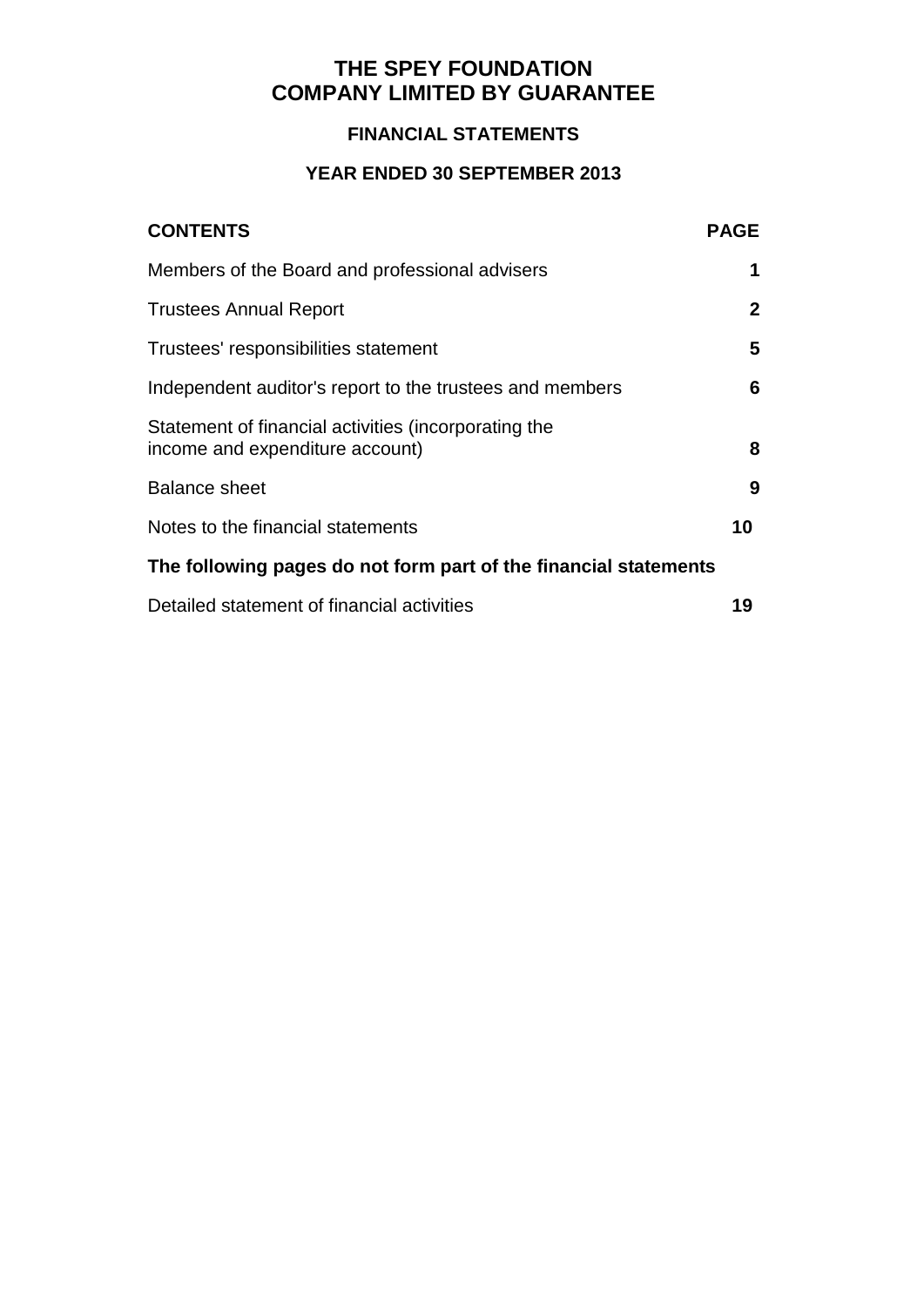# **MEMBERS OF THE BOARD AND PROFESSIONAL ADVISERS**

| <b>Registered charity name</b>     | The Spey Foundation                                                                                                           |
|------------------------------------|-------------------------------------------------------------------------------------------------------------------------------|
| <b>Charity number</b>              | SC005794                                                                                                                      |
| <b>Company registration number</b> | SC366048                                                                                                                      |
|                                    | 1 Nether Borlum<br>Knockando<br><b>ABERLOUR</b><br><b>Banffshire</b><br><b>AB387SD</b>                                        |
| <b>Trustees</b>                    | Mr R D Knight<br>Mr P H R Graham<br>Sir E B S Mountain<br>Mr A E Williams<br>Dr C Wills                                       |
| <b>Secretary</b>                   | Mr R D Knight                                                                                                                 |
| <b>Auditor</b>                     | Ritsons<br><b>Chartered Accountants</b><br>& Statutory Auditor<br>103 High Street<br><b>ELGIN</b><br>Moray<br><b>IV30 1EB</b> |
| <b>Solicitors</b>                  | R & R Urquhart LLP<br>117-121 High Street<br><b>FORRES</b><br>Moray<br><b>IV36 1AB</b>                                        |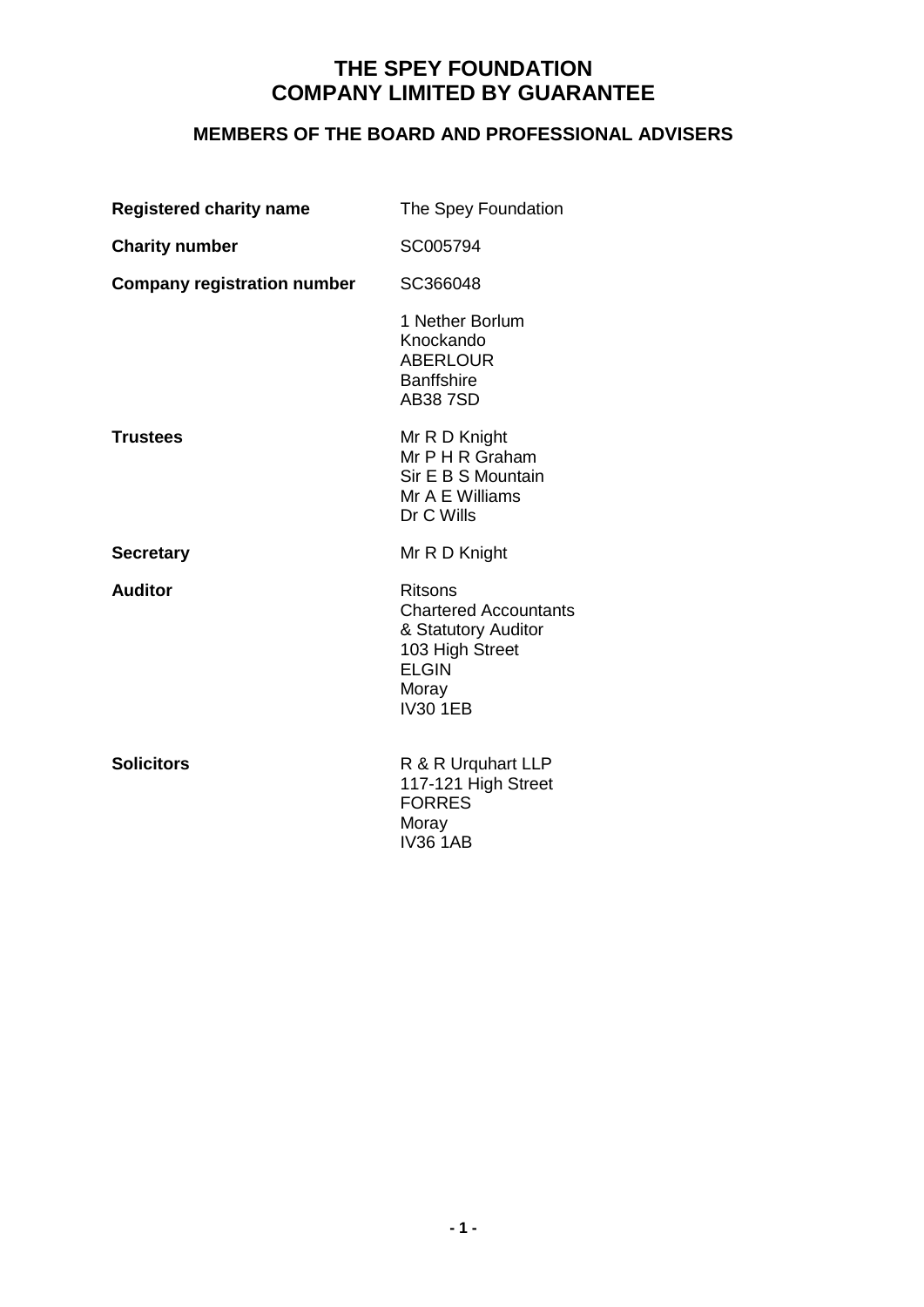### **TRUSTEES ANNUAL REPORT** *(continued)*

### **YEAR ENDED 30 SEPTEMBER 2013**

The trustees, who are also directors for the purposes of company law, present their report and the financial statements of the charity for the year ended 30 September 2013.

#### **REFERENCE AND ADMINISTRATIVE DETAILS**

Reference and administrative details are shown in the schedule of members of the board and professional advisers on page 1 of the financial statements.

#### **THE TRUSTEES**

The trustees who served the charity during the period were as follows:

Mr R D Knight Mr P H R Graham Sir E B S Mountain Mr A E Williams Dr C Wills

#### **STRUCTURE, GOVERNANCE AND MANAGEMENT**

#### **Governing document**

The Spey Foundation is a charitable company limited by guarantee, incorporated on 24 September 2009. The company was established under a Memorandum of Association which established the objects and powers of the charitable company and is governed under its Articles of Association. In the event of the company being wound up members are required to contribute an amount not exceeding £1.

#### **Recruitment and Appointment of Trustees**

The Spey Fishery Board has the power to nominate additional Trustees in accordance with the Trust Deed.

#### **Trustee Induction and Training**

No specific training is given as the aims and objectives of the charity are set out in the rules.

#### **Risk Management**

The major risks to which the charity have been exposed have been reviewed. These consist of the ongoing availability of funding for research projects. The Trustees aim to ensure that three months' working capital is retained. The Spey Fishery Board could act as underwriter should the need arise.

#### **Organisational Structure**

The Spey Foundation staff report to the research Committee (which includes the Trustees) four times per year. Strategic, policy and major financial decisions are taken by the Committee; ongoing daily administrative decisions are delegated to the employed staff.

#### **Related Parties**

The Spey Foundation works closely with The Spey District Fishery Board to ensure sound fishery management within the District of the River Spey. The Spey Foundation and the Director of The Spey District Fishery Board are co-located.

#### **Wider Network**

The work of The Spey Foundation contributes to the fishery management policies of The Spey District Fishery Board (although the Board is not a charity).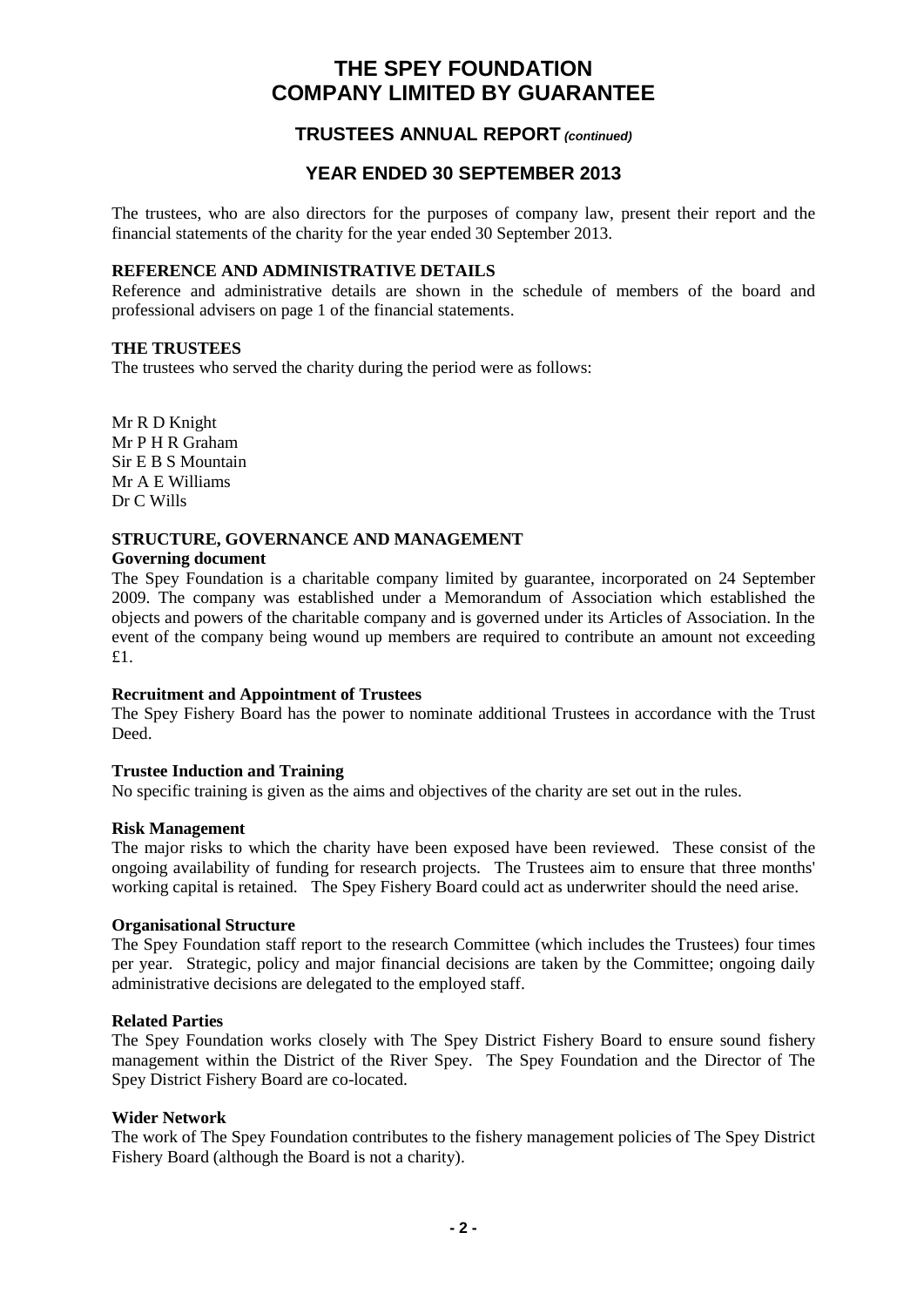### **TRUSTEES ANNUAL REPORT** *(continued)*

### **YEAR ENDED 30 SEPTEMBER 2013**

#### **OBJECTIVES AND ACTIVITIES**

The charity's objects are to make grants or loans, with or without interest, out of the income or capital of The Spey Foundation for any purpose which, in the opinion of the Trustees, is intended solely to provide for or advance the study of and research into salmon and other aquatic species in the District of the River Spey, as defined by the Salmon Fisheries (Scotland) Act 1862.

The charity's aims are the provision and advancement of the study of and research into salmon in the District of the River Spey as defined for the purposes of the Salmon Fisheries (Scotland) Act 1862.

The objectives in the year were to provide data on salmonid population distribution, abundance and structure; to provide data on other fish population distribution and abundance; to continue the existing programme of externally funded fisheries research and to maintain strong educational links to local schools.

The strategies for achieving objectives were to devise, implement and maintain monitoring programmes for salmonid populations and other fish species within the Spey.

The significant activities that contribute to the achievement of objectives for the year were as follows: conduct electro-fishing surveys of the River Spey and its tributaries; install and operate smolt traps on the River Spey; collect and analyse adult salmon data sets from the Spey fishery; implement a genetic sub-population sampling programme; maintain and complete existing contract research programmes, maintain Salmon Go To School programme.

During the year the charity received regular voluntary assistance from the River Spey Anglers' Association and the River Spey ghillies.

#### **ACHIEVEMENTS AND PERFORMANCE**

The incoming resources of the charity in the year to 30 September 2013 amounted to £90,446. This is made up of voluntary income of £31,759, investment income of £725 and income from charitable activities of £57,962.

Total expenditure incurred amounted to £104,019 giving a deficit of £13,573.

Regular reports and briefings are produced for the Trustees who assess the progress of the projects especially as the contract projects have reporting deadlines to adhere to.

Funds are generally obtained for specific projects and monies allocated accordingly.

The main factor outside the charity's control that is relevant to the achievement of the objectives is the weather. Prolonged periods of bad weather can seriously hamper surveys.

#### **FINANCIAL REVIEW**

The net assets of The Spey Foundation at the year end are £98,132. This is represented by £17,718 attributable to restricted funds pertaining to ongoing projects in relation to the rotary screw trap, wind farms, genetic analysis, mink audit and pearls in peril. The remaining reserves of £80,414 are unrestricted funds.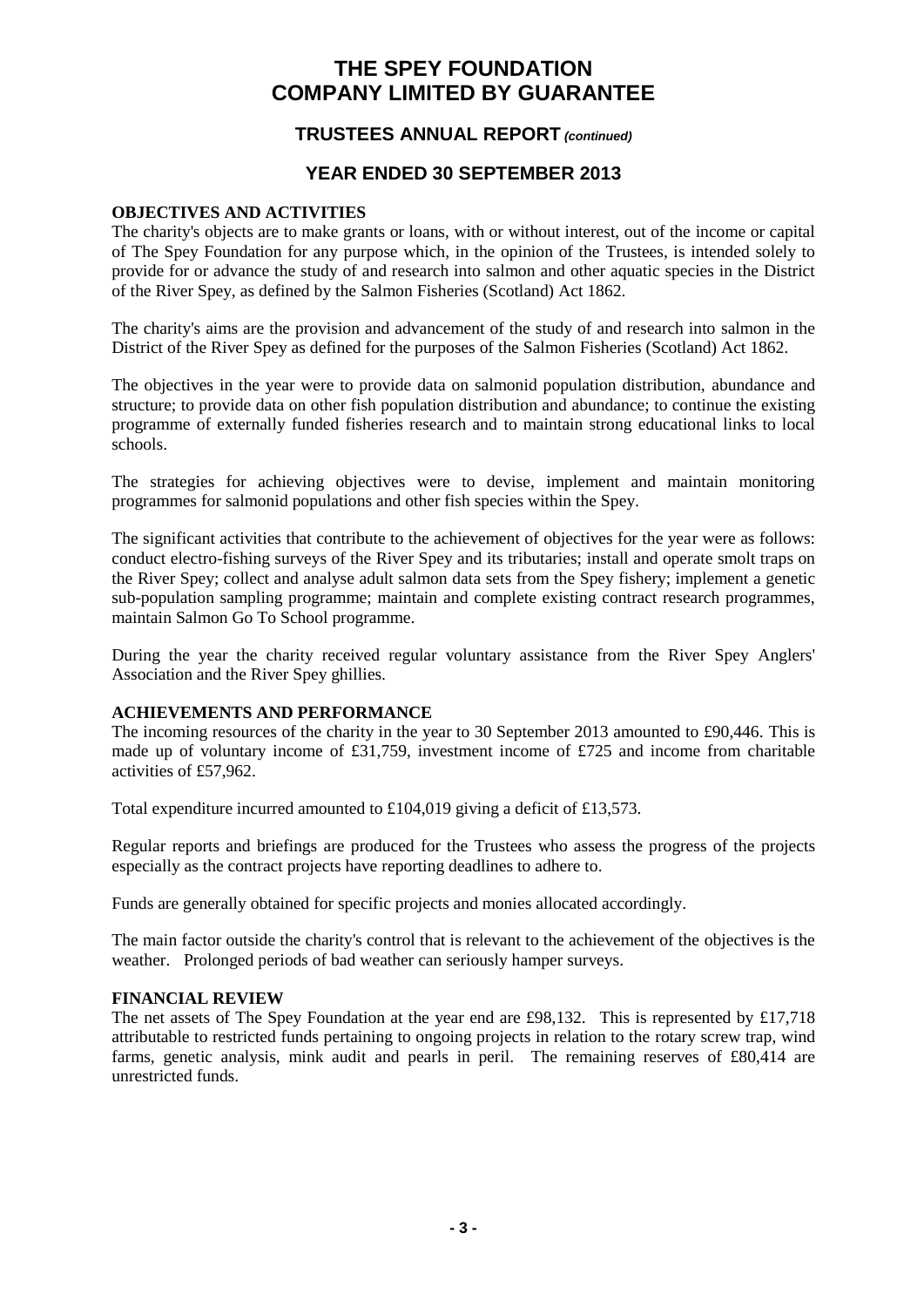### **TRUSTEES ANNUAL REPORT** *(continued)*

### **YEAR ENDED 30 SEPTEMBER 2013**

#### **PLANS FOR FUTURE PERIODS**

At the current time most key work each year is a continuation of existing monitoring programmes or contract surveys. With funding from Marine Scotland a fisheries management plan was developed to identify key objectives for the future. This has resulted in increased emphasis on genetic sub populations of salmon and other species, which will be critical to future management. Emphasis on establishing these sub populations has been a key objective in the future management of the river.

#### **AUDITOR**

Ritsons are deemed to be re-appointed under section  $44(1)(c)$  of the Charities and Trustee Investment (Scotland) Act 2005.

Each of the persons who is a trustee at the date of approval of this report confirms that:

- so far as each trustee is aware, there is no relevant audit information of which the charity's auditor is unaware; and
- each trustee has taken all steps that they ought to have taken as a trustee to make themself aware of any relevant audit information and to establish that the charity's auditor is aware of that information.

#### **SMALL COMPANY PROVISIONS**

This report has been prepared in accordance with the provisions applicable to companies entitled to the small companies exemption.

| Registered office:<br>1 Nether Borlum | Signed by order of the trustees |
|---------------------------------------|---------------------------------|
| Knockando                             |                                 |
| Aberlour                              |                                 |
| Banffshire                            | Roger D Knight                  |
| AB38 7SD                              |                                 |
|                                       |                                 |

MR R D KNIGHT Charity Secretary

13 February 2014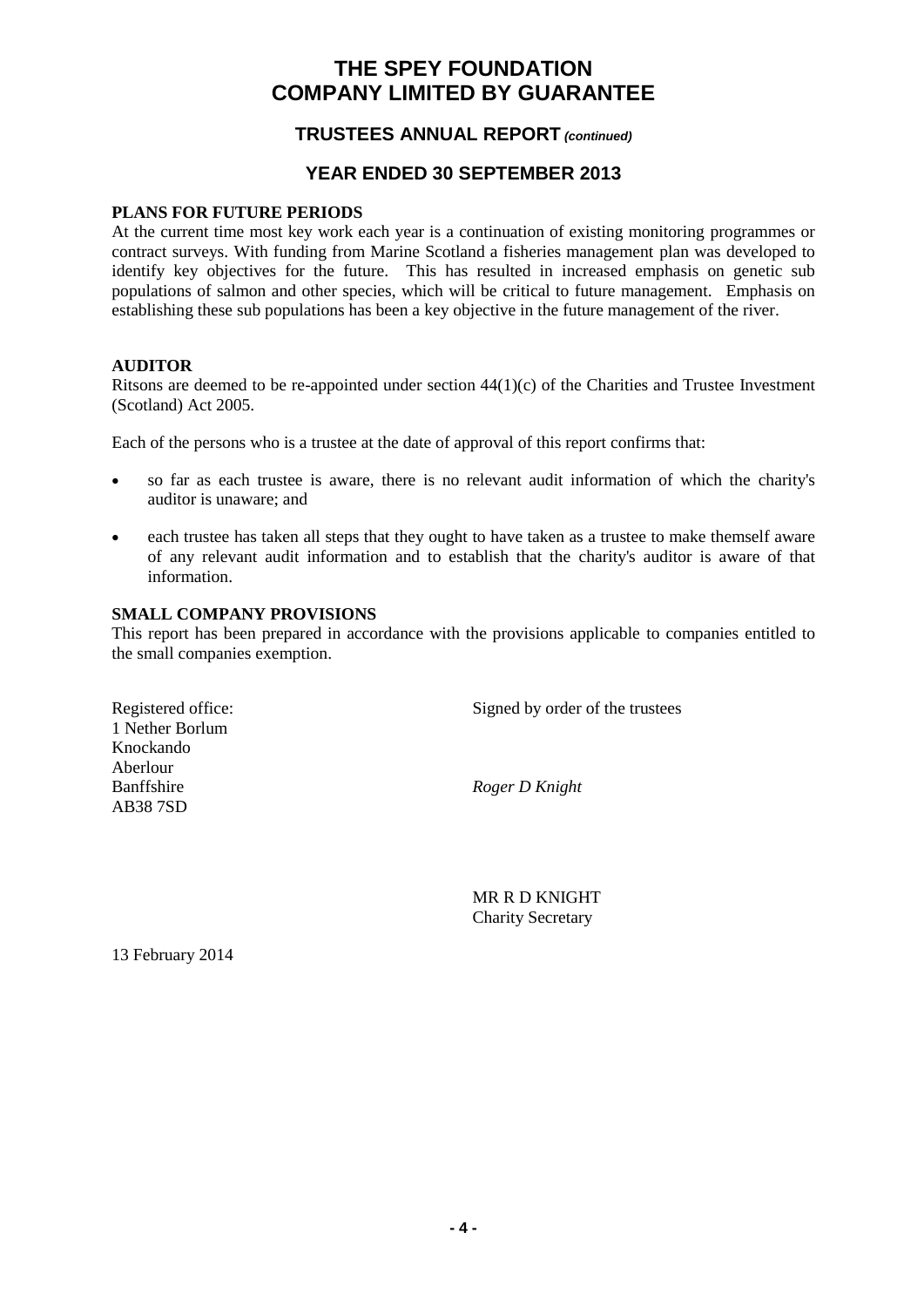### **TRUSTEES' RESPONSIBILITIES STATEMENT**

### **YEAR ENDED 30 SEPTEMBER 2013**

The trustees (who are also the directors of the Spey Foundation for the purposes of company law) are responsible for preparing the Trustees Annual Report and the financial statements in accordance with applicable law and regulations.

Company law requires the trustees to prepare financial statements for each financial year. Under that law the trustees have elected to prepare the financial statements in accordance with United Kingdom Generally Accepted Accounting Practice (United Kingdom Accounting Standards and applicable law). Under company law the trustees must not approve the financial statements unless they are satisfied that they give a true and fair view of the state of affairs of the charity and the income and expenditure of the charity for that period.

In preparing these financial statements, the trustees are required to:

- · select suitable accounting policies and then apply them consistently;
- · observe the methods and principles in the Charities SORP;
- · make judgements and accounting estimates that are reasonable and prudent; and
- · prepare the financial statements on the going concern basis unless it is inappropriate to presume that the charity will continue in operation.

The trustees are responsible for keeping adequate accounting records that are sufficient to show and explain the charity's transactions and disclose with reasonable accuracy at any time the financial position of the charity and enable them to ensure that the financial statements comply with the Charities and Trustee Investment (Scotland) Act 2005 and the Charities Accounts (Scotland) Regulations 2006 (as amended). They are also responsible for safeguarding the assets of the charity and hence for taking reasonable steps for the prevention and detection of fraud and other irregularities.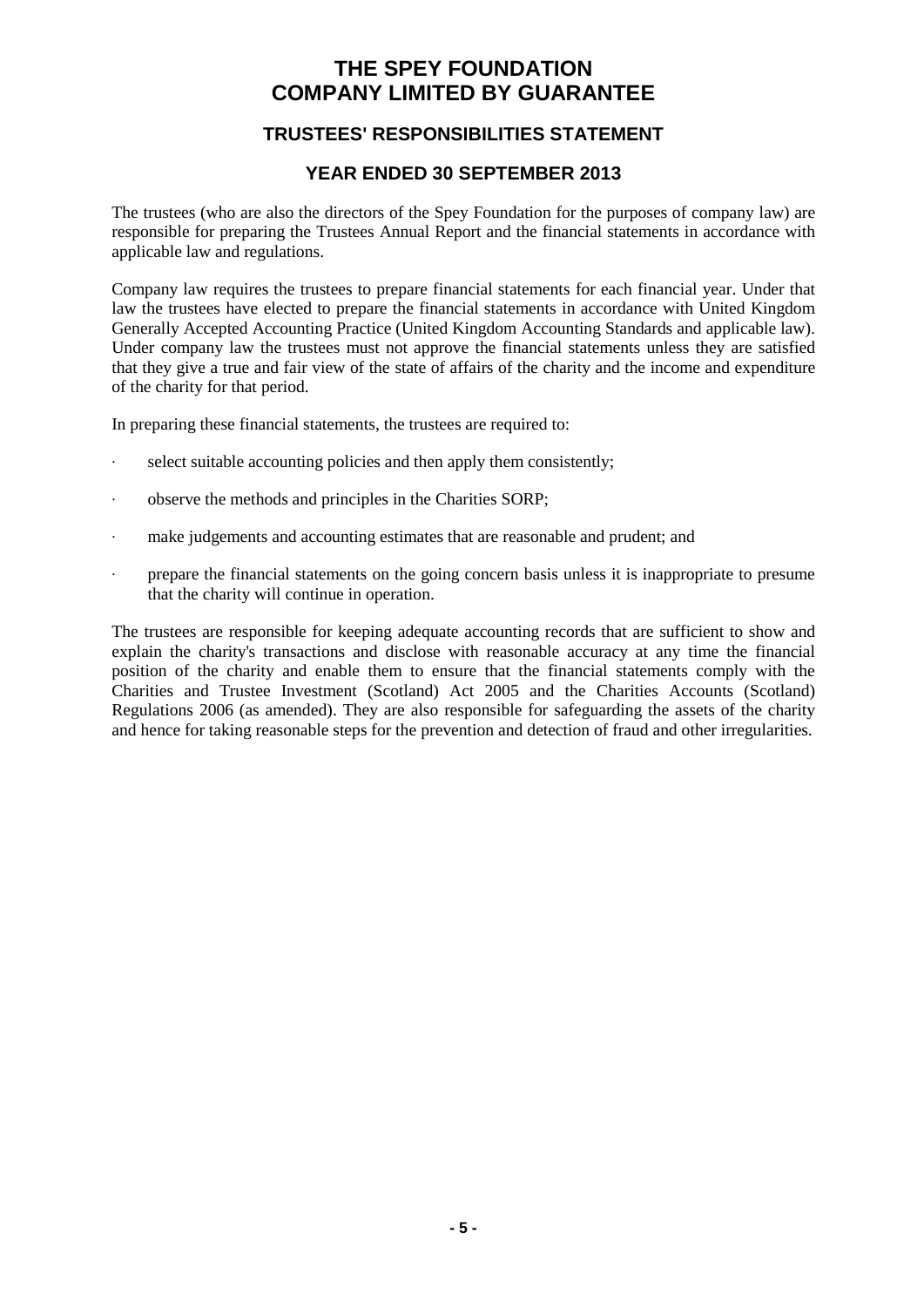### **INDEPENDENT AUDITOR'S REPORT TO THE TRUSTEES AND MEMBERS OF THE SPEY FOUNDATION**

#### **YEAR ENDED 30 SEPTEMBER 2013**

We have audited the financial statements of the Spey Foundation for the year ended 30 September 2013 on pages 8 to 17. The financial reporting framework that has been applied in their preparation is applicable law and the Financial Reporting Standard for Smaller Entities (effective April 2008) (United Kingdom Generally Accepted Accounting Practice applicable to Smaller Entities).

This report is made solely to the charity's trustees and members, as a body, in accordance with Chapter 3 of Part 16 of the Companies Act 2006 and the Charities Accounts (Scotland) Regulations 2006 (as amended). Our audit work has been undertaken so that we might state to the charity's trustees those matters we are required to state to them in an auditor's report and for no other purpose. To the fullest extent permitted by law, we do not accept or assume responsibility to anyone other than the charity and the charity's trustees as a body, for our audit work, for this report, or for the opinions we have formed.

#### **RESPECTIVE RESPONSIBILITIES OF TRUSTEES AND AUDITOR**

As explained more fully in the trustees' responsibilities statement, the trustees (who are also the directors of the charitable company for the purposes of company law) are responsible for the preparation of financial statements and for being satisfied that they give a true and fair view.

We have been appointed as auditor under section  $44(1)(c)$  of the Charities and Trustee Investment (Scotland) Act 2005 and under the Companies Act 2006 and report in accordance with regulations made under those Acts.

Our responsibility is to audit and express an opinion on the financial statements in accordance with applicable law and International Standards on Auditing (UK and Ireland). Those standards require us to comply with the Auditing Practices Board's Ethical Standards for Auditors.

#### **SCOPE OF THE AUDIT OF THE FINANCIAL STATEMENTS**

An audit involves obtaining evidence about the amounts and disclosures in the financial statements sufficient to give reasonable assurance that the financial statements are free from material misstatement, whether caused by fraud or error. This includes an assessment of: whether the accounting policies are appropriate to the charity's circumstances and have been consistently applied and adequately disclosed; the reasonableness of significant accounting estimates made by the trustees; and the overall presentation of the financial statements. In addition, we read all the financial and non-financial information in the Trustees Annual Report to identify material inconsistencies with the audited financial statements. If we become aware of any apparent material misstatements or inconsistencies we consider the implications for our report.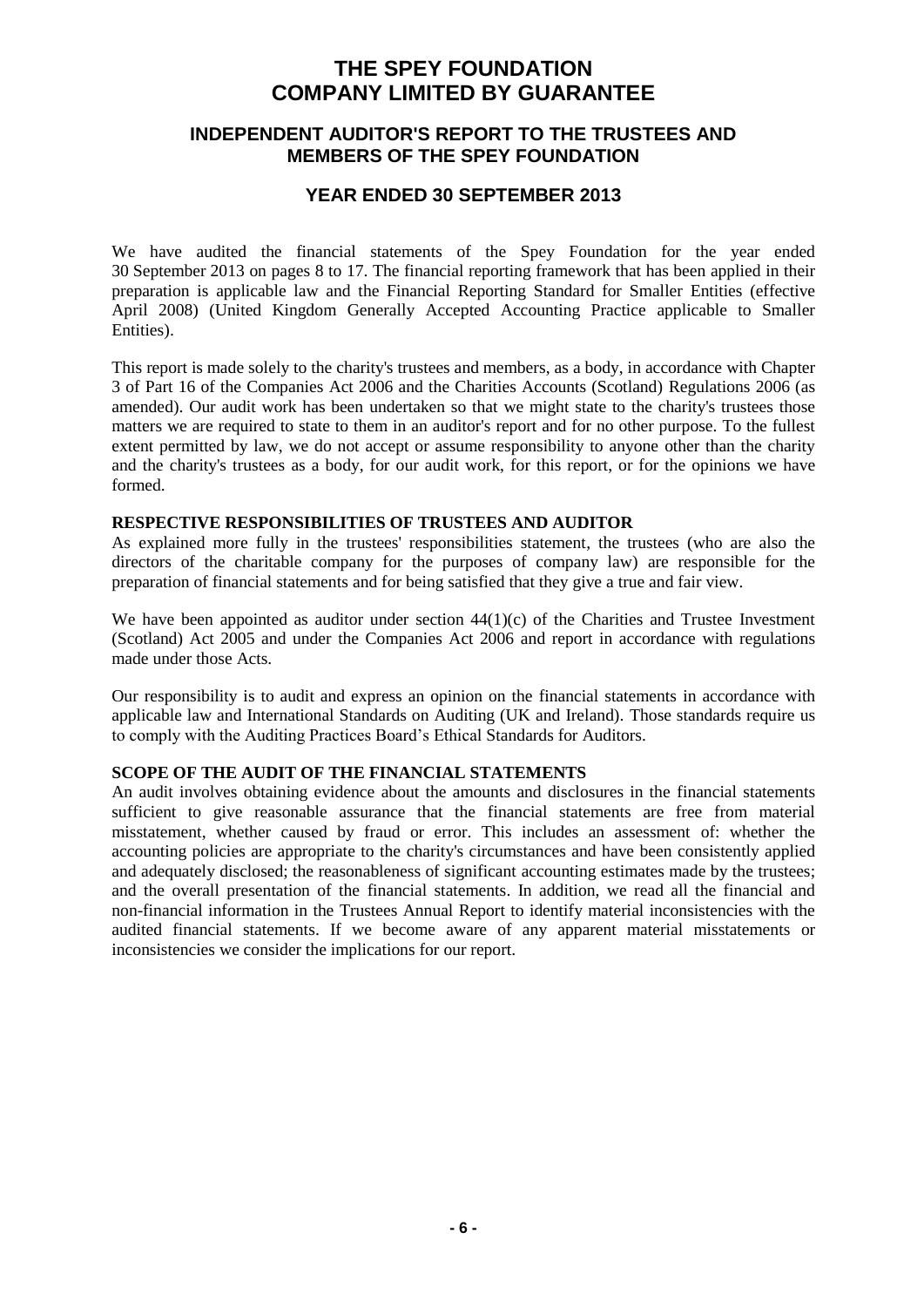### **INDEPENDENT AUDITOR'S REPORT TO THE TRUSTEES AND MEMBERS OF THE SPEY FOUNDATION** *(continued)*

### **YEAR ENDED 30 SEPTEMBER 2013**

#### **OPINION ON FINANCIAL STATEMENTS**

In our opinion the financial statements:

- give a true and fair view of the state of the charitable company's affairs as at 30 September 2013 and of its incoming resources and application of resources, including its income and expenditure, for the year then ended;
- have been properly prepared in accordance with United Kingdom Generally Accepted Accounting Practice applicable to Smaller Entities; and
- have been prepared in accordance with the requirements of the Companies Act 2006, the Charities and Trustees Investment (Scotland) Act 2005 and regulation 8 of the Charities Accounts (Scotland) Regulations 2006 (as amended).

#### **OPINION ON OTHER MATTER PRESCRIBED BY THE COMPANIES ACT 2006**

In our opinion the information given in the Trustees Annual Report for the financial year for which the financial statements are prepared is consistent with the financial statements.

#### **MATTERS ON WHICH WE ARE REQUIRED TO REPORT BY EXCEPTION**

We have nothing to report in respect of the following matters where the Companies Act 2006 and the Charities Accounts (Scotland) Regulations 2006 (as amended) requires us to report to you if, in our opinion:

- the charity has not kept proper and adequate accounting records or returns adequate for our audit have not been received from branches not visited by us; or
- the financial statements are not in agreement with the accounting records and returns; or
- certain disclosures of trustees' remuneration specified by law are not made; or
- we have not received all the information and explanations we require for our audit; or
- the trustees were not entitled to prepare the financial statements in accordance with the small companies regime and take advantage of the small companies exemption in preparing the Trustees Annual Report.

#### *Deborah Newton*

D NEWTON (Senior Statutory Auditor) For and on behalf of **RITSONS** 103 High Street Chartered Accountants ELGIN & Statutory Auditor

Moray IV30 1EB

14 March 2014

Ritsons is eligible to act as an auditor in terms of section 1212 of the Companies Act 2006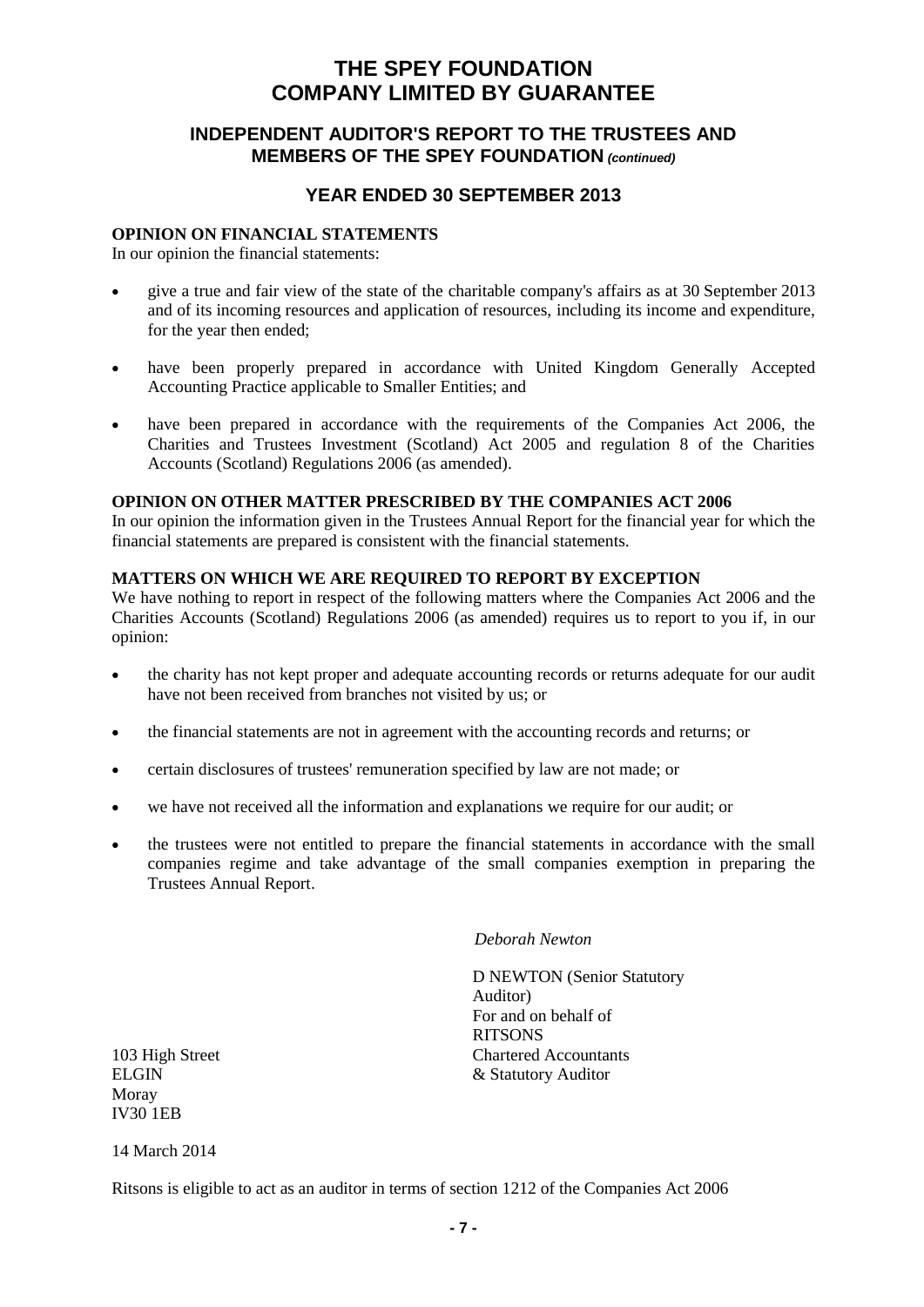### **STATEMENT OF FINANCIAL ACTIVITIES (INCORPORATING THE INCOME AND EXPENDITURE ACCOUNT)**

### **YEAR ENDED 30 SEPTEMBER 2013**

|                                                                           | <b>Note</b>    | <b>Unrestricted</b><br><b>Funds</b><br>£ | <b>Restricted</b><br><b>Funds</b><br>£ | <b>Total Funds</b><br>2013<br>£ | <b>Total Funds</b><br>2012<br>$\pounds$ |
|---------------------------------------------------------------------------|----------------|------------------------------------------|----------------------------------------|---------------------------------|-----------------------------------------|
| <b>INCOMING RESOURCES</b><br>Incoming resources from<br>generating funds: |                |                                          |                                        |                                 |                                         |
| Voluntary income                                                          | $\mathbf 2$    | 15,602                                   | 16,157                                 | 31,759                          | 29,112                                  |
| Investment income                                                         | 3              | 725                                      |                                        | 725                             | 905                                     |
| Incoming resources from                                                   |                |                                          |                                        |                                 |                                         |
| charitable activities                                                     | 4              |                                          | 57,962                                 | 57,962                          | 73,444                                  |
| <b>TOTAL INCOMING</b>                                                     |                |                                          |                                        |                                 |                                         |
| <b>RESOURCES</b>                                                          |                | 16,327                                   | 74,119                                 | 90,446                          | 103,461                                 |
| <b>RESOURCES EXPENDED</b>                                                 |                |                                          |                                        |                                 |                                         |
| Charitable activities                                                     | 5/6            | (30,623)                                 | (69, 534)                              | (100, 157)                      | (95,058)                                |
| Governance costs                                                          | $\overline{7}$ | (3,862)                                  |                                        | (3,862)                         | (3,641)                                 |
|                                                                           |                |                                          |                                        |                                 |                                         |
| <b>TOTAL RESOURCES</b><br><b>EXPENDED</b>                                 |                | (34, 485)                                | (69, 534)                              | (104, 019)                      | (98, 699)                               |
| <b>NET</b><br>(OUTGOING)/INCOMIN<br><b>G RESOURCES BEFORE</b>             |                |                                          |                                        |                                 |                                         |
| <b>TRANSFERS</b>                                                          | 8              | (18, 158)                                | 4,585                                  | (13,573)                        | 4,762                                   |
| Transfer between funds                                                    | 9              | 51,960                                   | (51,960)                               |                                 |                                         |
| <b>NET</b><br>(EXPENDITURE)/INCOME                                        |                |                                          |                                        |                                 |                                         |
| <b>FOR THE YEAR</b><br><b>RECONCILIATION OF</b><br><b>FUNDS</b>           |                | 33,802                                   | (47, 375)                              | (13,573)                        | 4,762                                   |
| Total funds brought forward                                               |                | 46,612                                   | 65,093                                 | 111,705                         | 106,943                                 |
| <b>TOTAL FUNDS CARRIED</b>                                                |                |                                          |                                        |                                 |                                         |
| <b>FORWARD</b>                                                            |                | 80,414                                   | 17,718                                 | 98,132                          | 111,705                                 |

The Statement of Financial Activities includes all gains and losses in the year and therefore a statement of total recognised gains and losses has not been prepared.

All of the above amounts relate to continuing activities.

**The notes on pages 10 to 17 form part of these financial statements.**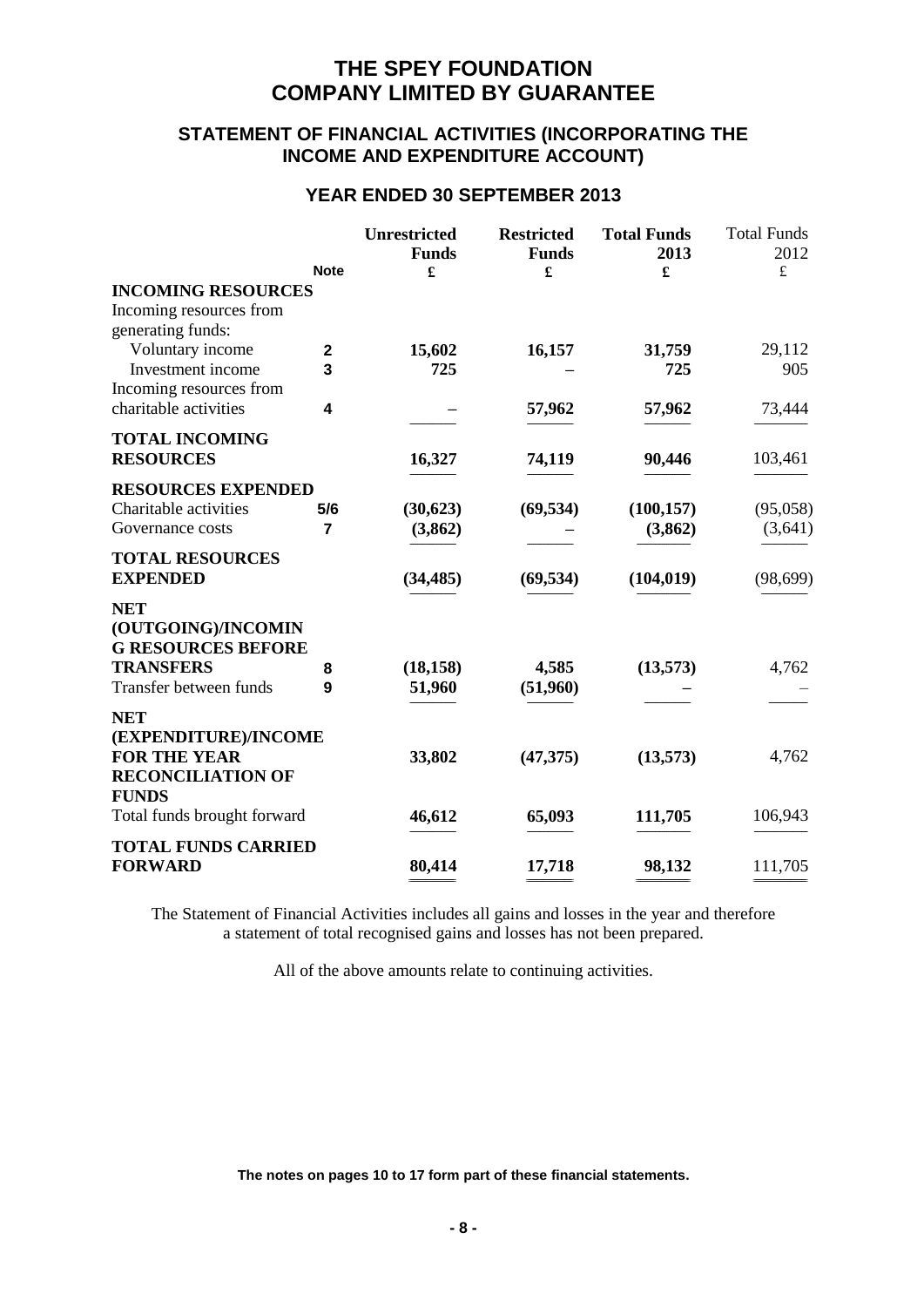### **BALANCE SHEET**

### **30 SEPTEMBER 2013**

|                                                  |             | 2013      |        | 2012      |  |
|--------------------------------------------------|-------------|-----------|--------|-----------|--|
|                                                  | <b>Note</b> | £         | £      | £         |  |
| <b>FIXED ASSETS</b>                              |             |           |        |           |  |
| Tangible assets                                  | 11          |           | 17,118 | 23,533    |  |
| <b>CURRENT ASSETS</b>                            |             |           |        |           |  |
| <b>Stocks</b>                                    | 12          |           |        | 200       |  |
| Debtors                                          | 13          | 5,227     |        | 15,957    |  |
| Cash at bank                                     |             | 118,451   |        | 125,590   |  |
|                                                  |             | 123,678   |        | 141,747   |  |
| <b>CREDITORS: Amounts falling due within one</b> |             |           |        |           |  |
| year                                             | 14          | (42, 664) |        | (53, 575) |  |
| NET CURRENT ASSETS                               |             |           | 81,014 | 88,172    |  |
| <b>TOTAL ASSETS LESS CURRENT LIABILITIES</b>     |             |           | 98,132 | 111,705   |  |
| <b>NET ASSETS</b>                                |             |           | 98,132 | 111,705   |  |
|                                                  |             |           |        |           |  |
| <b>FUNDS</b>                                     |             |           |        |           |  |
| Restricted income funds                          | 16          |           | 17,718 | 65,093    |  |
| Unrestricted income funds                        | 17          |           | 80,414 | 46,612    |  |
| <b>TOTAL FUNDS</b>                               |             |           | 98,132 | 111,705   |  |
|                                                  |             |           |        |           |  |

These accounts have been prepared in accordance with the provisions applicable to companies subject to the small companies regime and with the Financial Reporting Standard for Smaller Entities (effective April 2008).

These financial statements were approved by the trustees and authorised for issue on the  $13<sup>th</sup>$ February 2014 and are signed on their behalf by:

*Alan E Williams* 

Mr A E Williams Trustee

Company Registration Number: SC366048

**The notes on pages 10 to 17 form part of these financial statements.**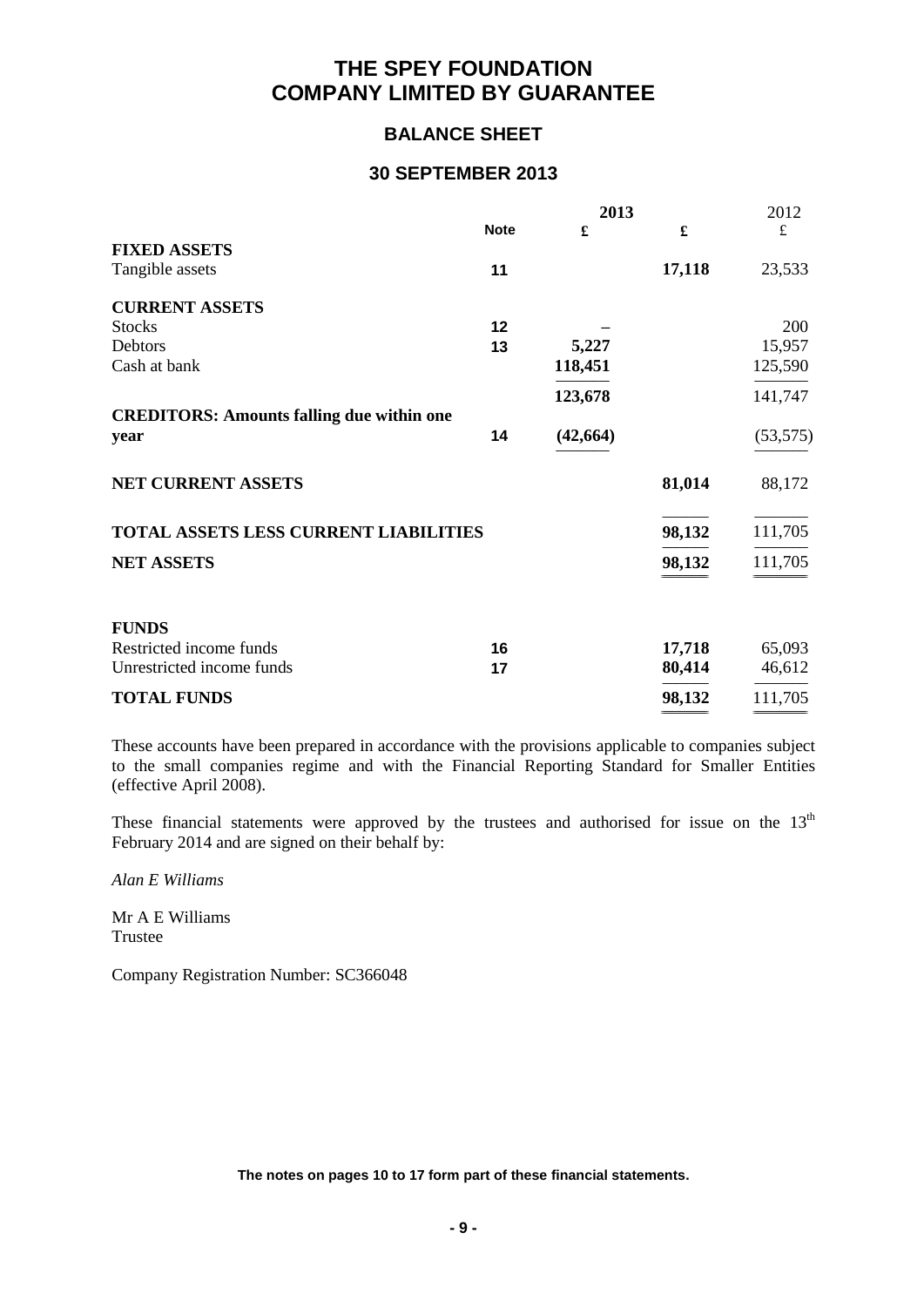### **NOTES TO THE FINANCIAL STATEMENTS**

### **YEAR ENDED 30 SEPTEMBER 2013**

#### **1. ACCOUNTING POLICIES**

#### **Basis of accounting**

The financial statements have been prepared under the historical cost convention and in accordance with the Financial Reporting Standard for Smaller Entities (effective April 2008), and the requirements of the Statement of Recommended Practice 'Accounting and Reporting by Charities' issued in March 2005 (SORP 2005).

#### **Incoming resources**

All incoming resources are included in the statement of financial activities when the charity is entitled to the income and the amount can be quantified with reasonable accuracy. The following specific policies are applied to particular categories of income:

Voluntary income is received by way of grants and donations and is included in full in the statement of financial activities when receivable. Grants, where entitlement is not conditional on the delivery of a specific performance by the charity, are recognised when the charity becomes unconditionally entitled to the grant.

Grants for capital expenditure are recognised in the statement of financial activities when they are received.

Investment income is included when receivable.

#### **Fund accounting**

Funds held by the charity are either:

Unrestricted general funds:-

These are funds which can be used in accordance with the charitable objects at the discretion of the trustees.

Designated funds:-

These are funds set aside by the trustees out of unrestricted general funds for specific future purposes or projects.

Restricted funds:-

These are funds that can only be used for particular restricted purposes within the objects of the charity. Restrictions arise when specified by the donor or when funds are raised for particular restricted purposes.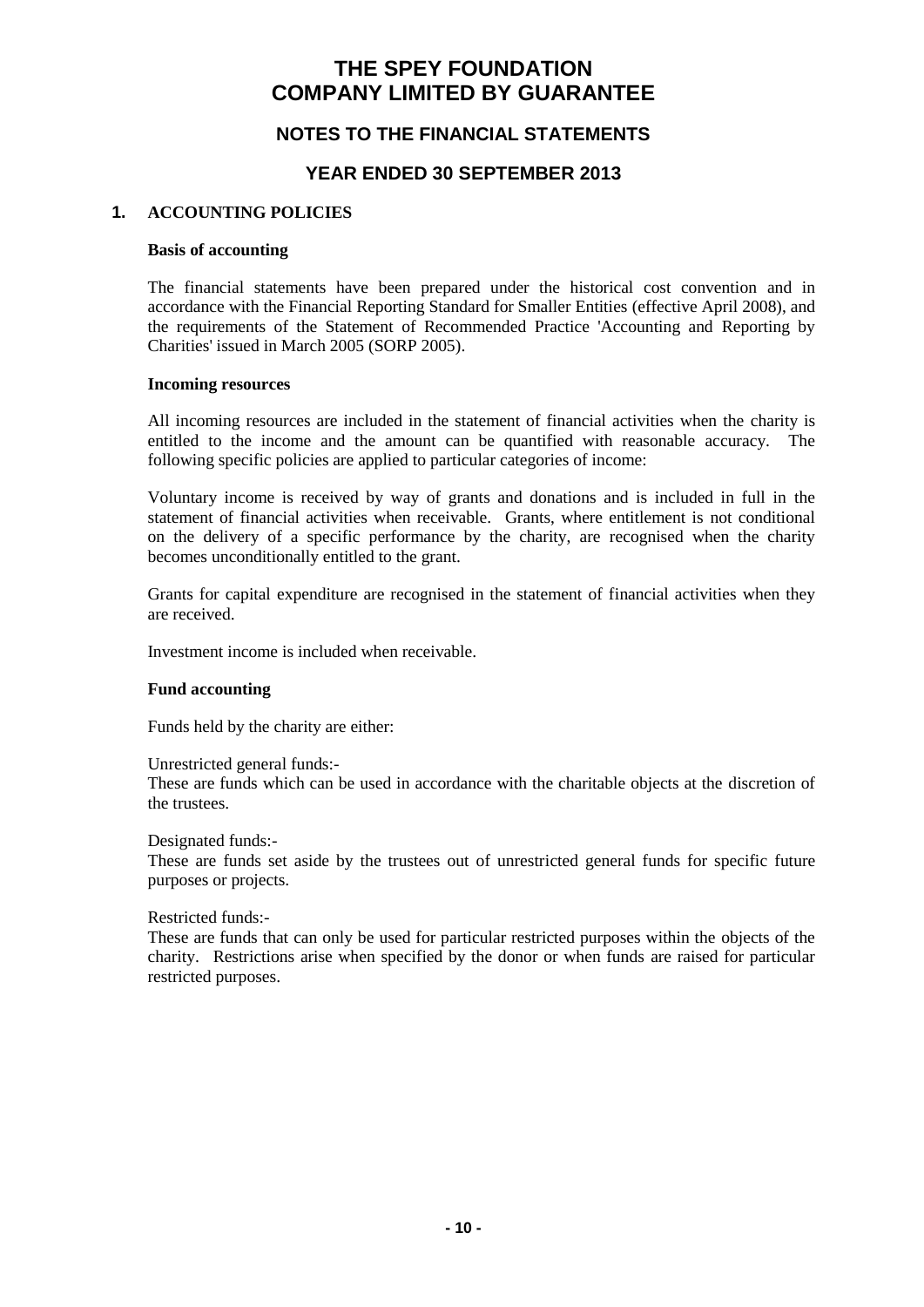### **NOTES TO THE FINANCIAL STATEMENTS**

### **YEAR ENDED 30 SEPTEMBER 2013**

#### **1. ACCOUNTING POLICIES** *(continued)*

#### **Resources expended**

Expenditure is recognised on an accrual basis as a liability is incurred.

Charitable expenditure comprises those costs incurred by the charity in the delivery of its activities and services for its beneficiaries. It includes both costs that can be allocated directly to such activities and those costs of an indirect nature necessary to support them.

Governance costs include those costs associated with meeting the constitutional and statutory requirements of the charity and include the fees of the auditor and costs linked to the strategic management of the charity.

#### **Fixed assets**

All fixed assets are initially recorded at cost.

#### **Depreciation**

Depreciation is calculated so as to write off the cost of an asset, less its estimated residual value, over the useful economic life of that asset as follows:

> Property improvements - 10 years Equipment (including computers) - 5 years  $& 3$  years

#### **Stocks**

Stocks are valued at the lower of cost and net realisable value, after making due allowance for obsolete and slow moving items.

#### **Pension costs**

The charity operates a defined contribution pension scheme for employees. The assets of the scheme are held separately from those of the charity. The annual contributions payable are charged to the statement of financial activities.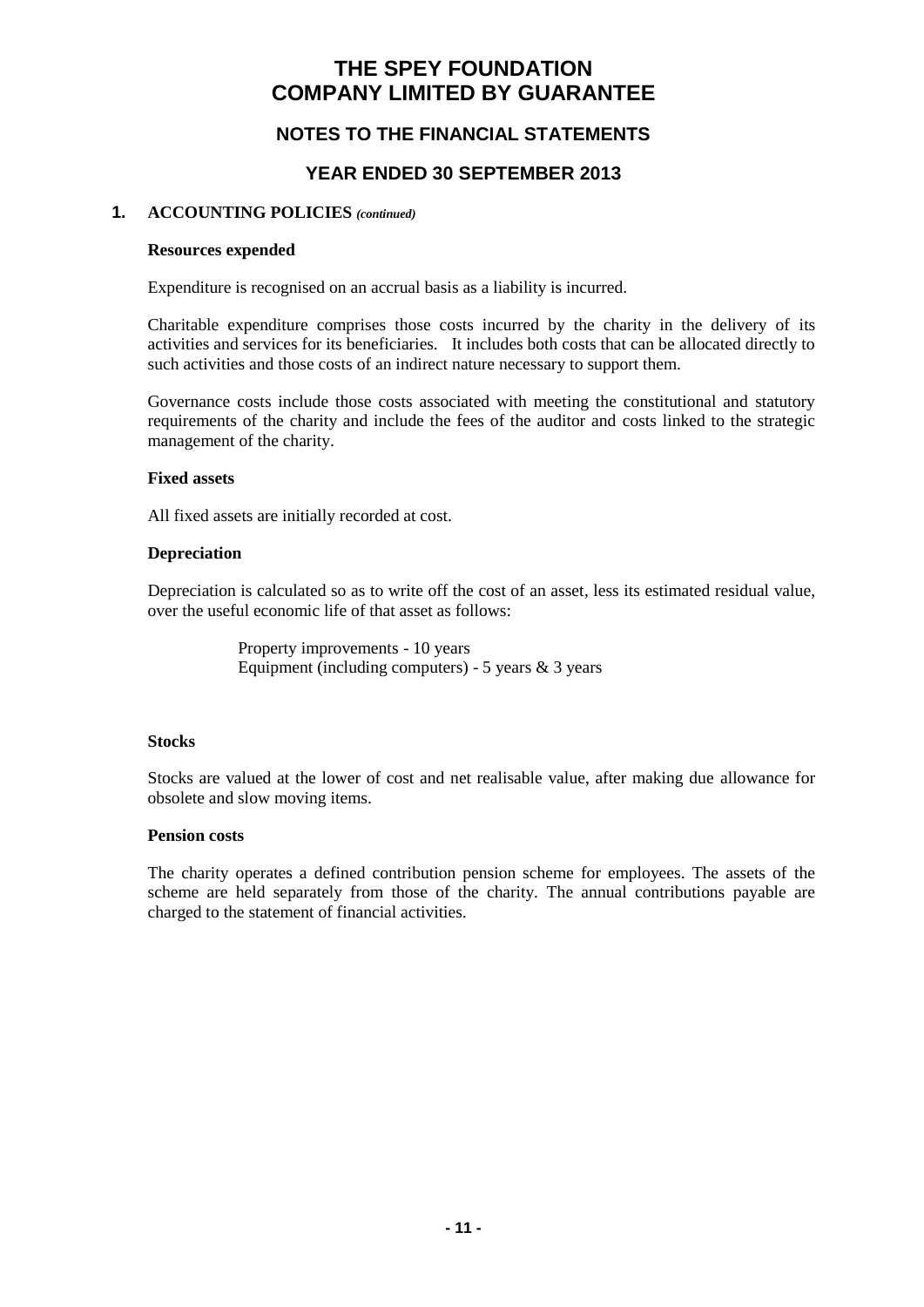# **NOTES TO THE FINANCIAL STATEMENTS**

# **YEAR ENDED 30 SEPTEMBER 2013**

#### **2. VOLUNTARY INCOME**

|                                            | <b>Unrestricted</b><br><b>Funds</b> | <b>Funds</b> | <b>Restricted Total Funds</b><br>2013 | <b>Total Funds</b><br>2012 |
|--------------------------------------------|-------------------------------------|--------------|---------------------------------------|----------------------------|
|                                            | £                                   | £            | £                                     | £                          |
| <b>Donations</b>                           |                                     |              |                                       |                            |
| <b>Contributions to River Truim Rotary</b> |                                     |              |                                       |                            |
| screw traps                                |                                     |              |                                       | 10,000                     |
| Robertson Trust for Genetic Analysis       |                                     |              |                                       |                            |
| Project                                    |                                     |              |                                       | 10,000                     |
| Dalmore Spey Foundation Dram               | 15,282                              |              | 15,282                                | 2,112                      |
| General donations                          | 320                                 |              | 320                                   |                            |
| M Wills Trust for Genetic Analysis         |                                     |              |                                       |                            |
| Project                                    |                                     | 6,500        | 6,500                                 |                            |
| <b>Grants receivable</b>                   |                                     |              |                                       |                            |
| RAFTS - 75% FMP                            |                                     | 2,300        | 2,300                                 | 7,000                      |
| <b>RAFTS - SMI Audit</b>                   |                                     | 7,357        | 7,357                                 |                            |
|                                            | 15,602                              | 16,157       | 31,759                                | 29,112                     |
|                                            |                                     |              |                                       |                            |

#### **3. INVESTMENT INCOME**

|                          |       | <b>Unrestricted Total Funds</b> Total Funds |      |
|--------------------------|-------|---------------------------------------------|------|
|                          | Funds | 2013                                        | 2012 |
|                          |       |                                             |      |
| Bank interest receivable | 725   | 725                                         | 905  |
|                          |       |                                             |      |

### **4. INCOMING RESOURCES FROM CHARITABLE ACTIVITIES**

|                                        |              | <b>Restricted Total Funds</b> | Total Funds |
|----------------------------------------|--------------|-------------------------------|-------------|
|                                        | <b>Funds</b> | 2013                          | 2012        |
|                                        | £            | £                             | £           |
| Site Condition Monitoring - SAC        |              |                               | 6,104       |
| <b>Rotary Screw Traps</b>              | 20,000       | 20,000                        | 20,000      |
| Berry Burn Wind Farm                   | 21,326       | 21,326                        | 33,771      |
| Proposed Wind Farm Development         | 2,013        | 2,013                         | 150         |
| <b>Rothes Wind Farm</b>                |              |                               | 6,585       |
| Income from small contracts            | 13,423       | 13,423                        | 4,834       |
| Training                               | 1,200        | 1,200                         |             |
| <b>CNPA Invasive Non-Native Survey</b> |              |                               | 2,000       |
|                                        | 57,962       | 57,962                        | 73,444      |
|                                        |              |                               |             |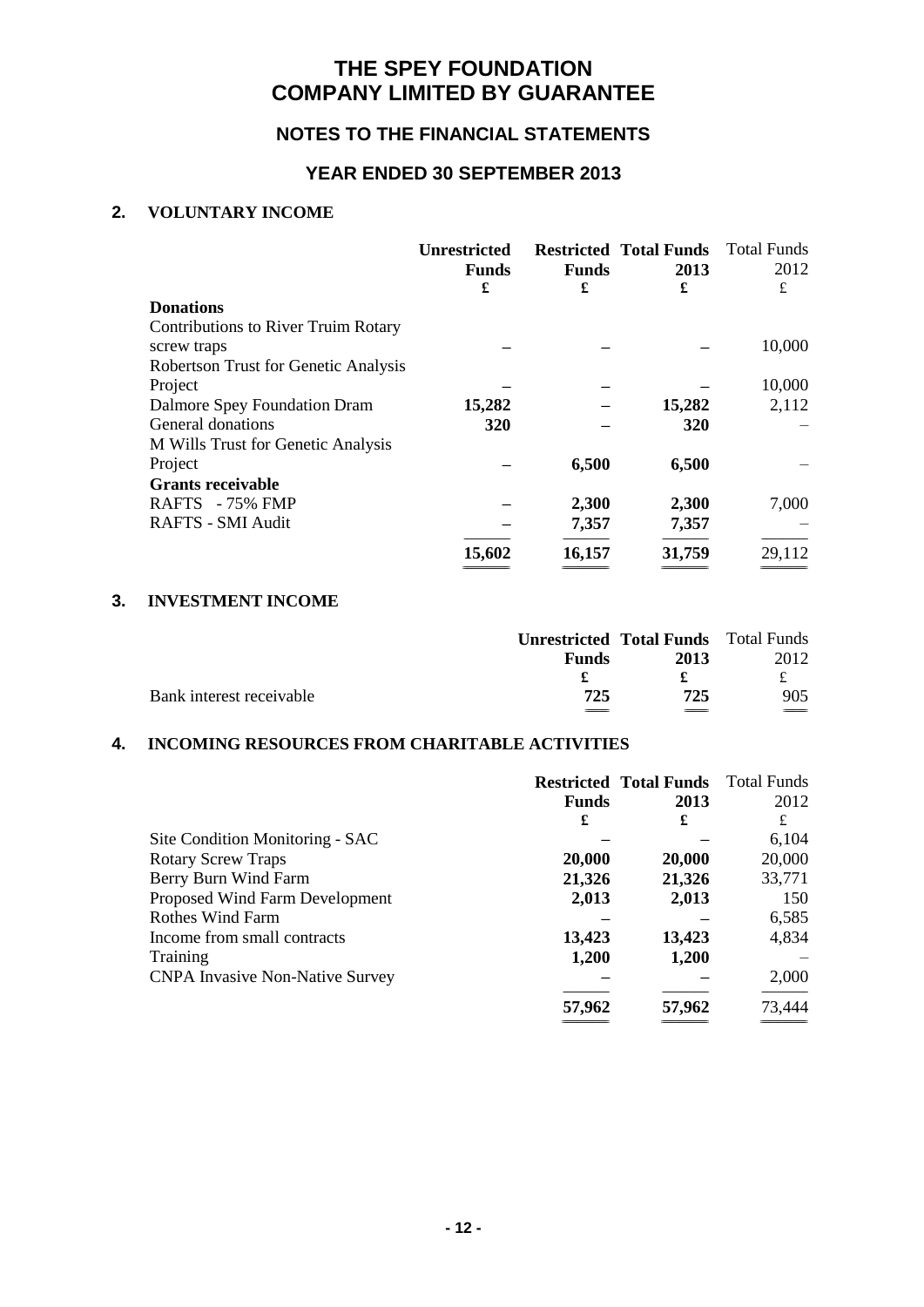### **NOTES TO THE FINANCIAL STATEMENTS**

### **YEAR ENDED 30 SEPTEMBER 2013**

### **5. COSTS OF CHARITABLE ACTIVITIES BY FUND TYPE**

|                                            | <b>Unrestricted</b> |              | <b>Restricted Total Funds</b> | <b>Total Funds</b> |
|--------------------------------------------|---------------------|--------------|-------------------------------|--------------------|
|                                            | <b>Funds</b>        | <b>Funds</b> | 2013                          | 2012               |
|                                            | £                   | £            | £                             | £                  |
| General Fund                               | 30,623              | 445          | 31,068                        | 27,982             |
| Spey Research Projects - General           |                     | 8,617        | 8,617                         | 9,558              |
| Site Condition Monitoring - SAC            |                     |              |                               | 697                |
| <b>Rotary Screw Traps</b>                  |                     | 20,686       | 20,686                        | 24,182             |
| <b>Wind Farms</b>                          |                     | 17,918       | 17,918                        | 30,401             |
| <b>Fishery Management and Biodiversity</b> |                     |              |                               |                    |
| Plan                                       |                     |              |                               | 496                |
| Genetic Analysis Project                   |                     | 12,832       | 12,832                        | 626                |
| Turbidity monitors                         |                     | 3,907        | 3,907                         | 1,116              |
| <b>SMI</b> Audit                           |                     | 4,794        | 4,794                         |                    |
| Pearls in Peril                            |                     | 335          | 335                           |                    |
|                                            | 30,623              | 69,534       | 100,157                       | 95,058             |
|                                            |                     |              |                               |                    |

### **6. COSTS OF CHARITABLE ACTIVITIES BY ACTIVITY TYPE**

|                                          | <b>Activities</b> |                        |                    |
|------------------------------------------|-------------------|------------------------|--------------------|
|                                          |                   | undertaken Total Funds | <b>Total Funds</b> |
|                                          | directly          | 2013                   | 2012               |
|                                          | £                 | £                      | £                  |
| General Fund                             | 31,068            | 31,068                 | 27,982             |
| Spey Research Projects - General         | 8,617             | 8,617                  | 9,558              |
| Site Condition Monitoring - SAC          |                   |                        | 697                |
| <b>Rotary Screw Traps</b>                | 20,686            | 20,686                 | 24,182             |
| Wind Farms                               | 17,918            | 17,918                 | 30,401             |
| Fishery Management and Biodiversity Plan |                   |                        | 496                |
| Genetic Analysis Project                 | 12,832            | 12,832                 | 626                |
| Turbidity monitors                       | 3,907             | 3,907                  | 1,116              |
| <b>SMI</b> Audit                         | 4,794             | 4,794                  |                    |
| Pearls in Peril                          | 335               | 335                    |                    |
|                                          | 100,157           | 100,157                | 95,058             |
|                                          |                   |                        |                    |

### **7. GOVERNANCE COSTS**

|            |       | <b>Unrestricted Total Funds</b> Total Funds |       |
|------------|-------|---------------------------------------------|-------|
|            | Funds | 2013                                        | 2012  |
|            |       | ¥                                           | £     |
| Audit fees | 3.862 | 3.862                                       | 3.641 |
|            |       |                                             |       |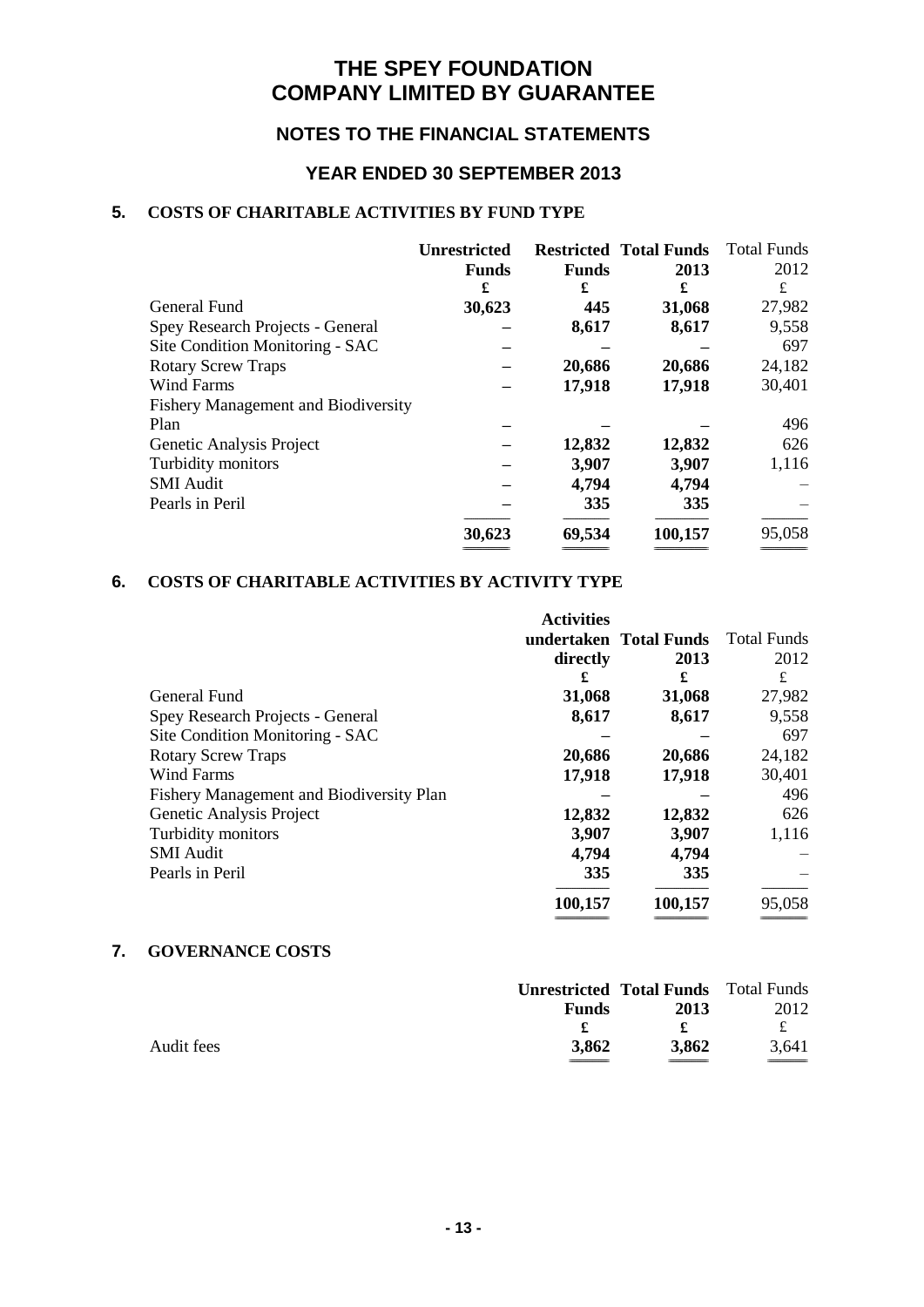### **NOTES TO THE FINANCIAL STATEMENTS**

### **YEAR ENDED 30 SEPTEMBER 2013**

#### **8. NET (OUTGOING)/INCOMING RESOURCES FOR THE YEAR**

This is stated after charging:

|                | 2013  | 2012  |
|----------------|-------|-------|
|                |       |       |
| Depreciation   | 6,360 | 5,220 |
| Auditors' fees | 3,862 | 3,641 |
|                |       |       |

#### **9. FUND TRANSFERS**

The charity transferred £51,960 (2012 - £47,352) of restricted reserves to unrestricted reserves in relation to projects which have been completed and for which the remaining income is now available for general use for the charity.

### **10. STAFF COSTS AND EMOLUMENTS**

#### **Total staff costs were as follows:**

|                       | 2013   | 2012   |
|-----------------------|--------|--------|
|                       |        | £      |
| Wages and salaries    | 34,258 | 9,600  |
| Social security costs | 271    | 638    |
|                       | 34,529 | 10,238 |
|                       |        |        |

There were 5 trustees in the year. Trustees are not remunerated and no expenses were reimbursed in the current year. No trustee or any person connected with the charity had any personal interest in any contract or transaction entered into by the charity in the year.

At the beginning of the financial year, all full time employees of The Spey Foundation were transferred to the Spey District Fishery Board. The only employee costs of The Spey Foundation this year were for two seasonal employees, who worked from June to September.

#### **Particulars of employees:**

The average number of employees during the year, calculated on the basis of full-time equivalents, was as follows:

|                         | 2013                     | 2012                     |
|-------------------------|--------------------------|--------------------------|
|                         | No                       | No                       |
| Number of project staff | $\overline{\phantom{a}}$ |                          |
|                         | ___                      | $\overline{\phantom{a}}$ |

No employee received remuneration of more than £60,000 during the year (2012 - Nil).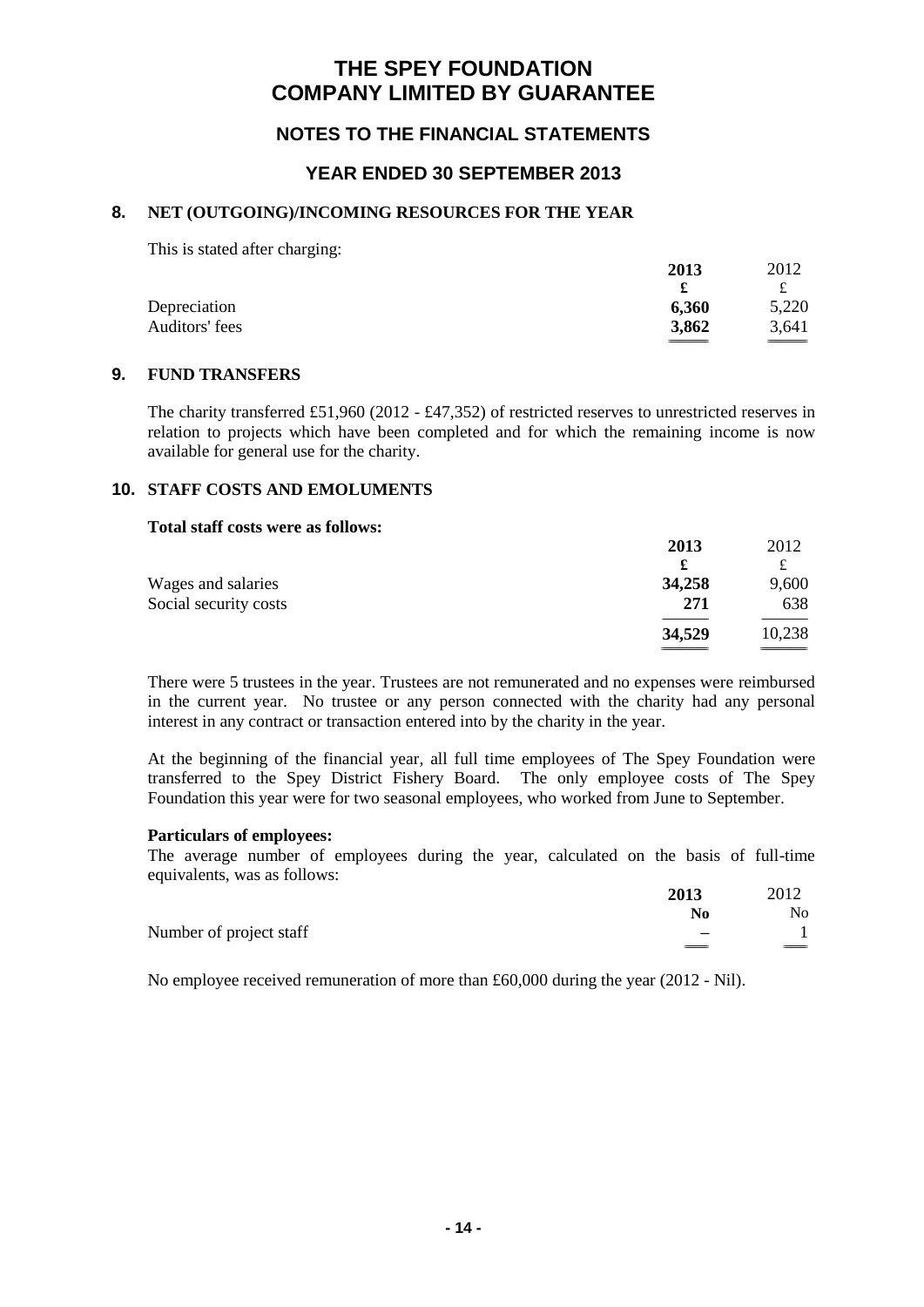# **NOTES TO THE FINANCIAL STATEMENTS**

# **YEAR ENDED 30 SEPTEMBER 2013**

### **11. TANGIBLE FIXED ASSETS**

|                              |                                                      | Other plant                            |              |
|------------------------------|------------------------------------------------------|----------------------------------------|--------------|
|                              | <b>Land and</b><br>buildings<br>$\pmb{\mathfrak{L}}$ | $\boldsymbol{\&}$<br>machinery<br>etc. | <b>Total</b> |
| <b>COST</b>                  |                                                      | £                                      | £            |
| At 1 October 2012            | 1,955                                                | 30,113                                 | 32,068       |
| <b>Additions</b>             | 1,335                                                | 1,958                                  | 3,293        |
| Disposals                    |                                                      | (5,581)                                | (5,581)      |
| At 30 September 2013         | 3,290                                                | 26,490                                 | 29,780       |
| <b>DEPRECIATION</b>          |                                                      |                                        |              |
| At 1 October 2012            | 153                                                  | 8,381                                  | 8,534        |
| Charge for the year          | 318                                                  | 6,042                                  | 6,360        |
| On disposals                 |                                                      | (2, 232)                               | (2, 232)     |
| At 30 September 2013         | 471                                                  | 12,191                                 | 12,662       |
| <b>NET BOOK VALUE</b>        |                                                      |                                        |              |
| At 30 September 2013         | 2,819                                                | 14,299                                 | 17,118       |
| At 30 September 2012         | 1,802                                                | 21,732                                 | 23,534       |
| 12. STOCKS                   |                                                      |                                        |              |
|                              |                                                      | 2013                                   | 2012         |
|                              |                                                      | $\pmb{\mathfrak{L}}$                   | $\pounds$    |
| <b>Stock</b>                 |                                                      |                                        | 200          |
| 13. DEBTORS                  |                                                      |                                        |              |
|                              |                                                      | 2013                                   | 2012         |
|                              |                                                      | $\pmb{\mathfrak{L}}$                   | $\pounds$    |
| Other debtors<br>Prepayments |                                                      | 2,013<br>3,214                         | 15,957       |
|                              |                                                      |                                        |              |
|                              |                                                      | 5,227                                  | 15,957       |

========================== ===============================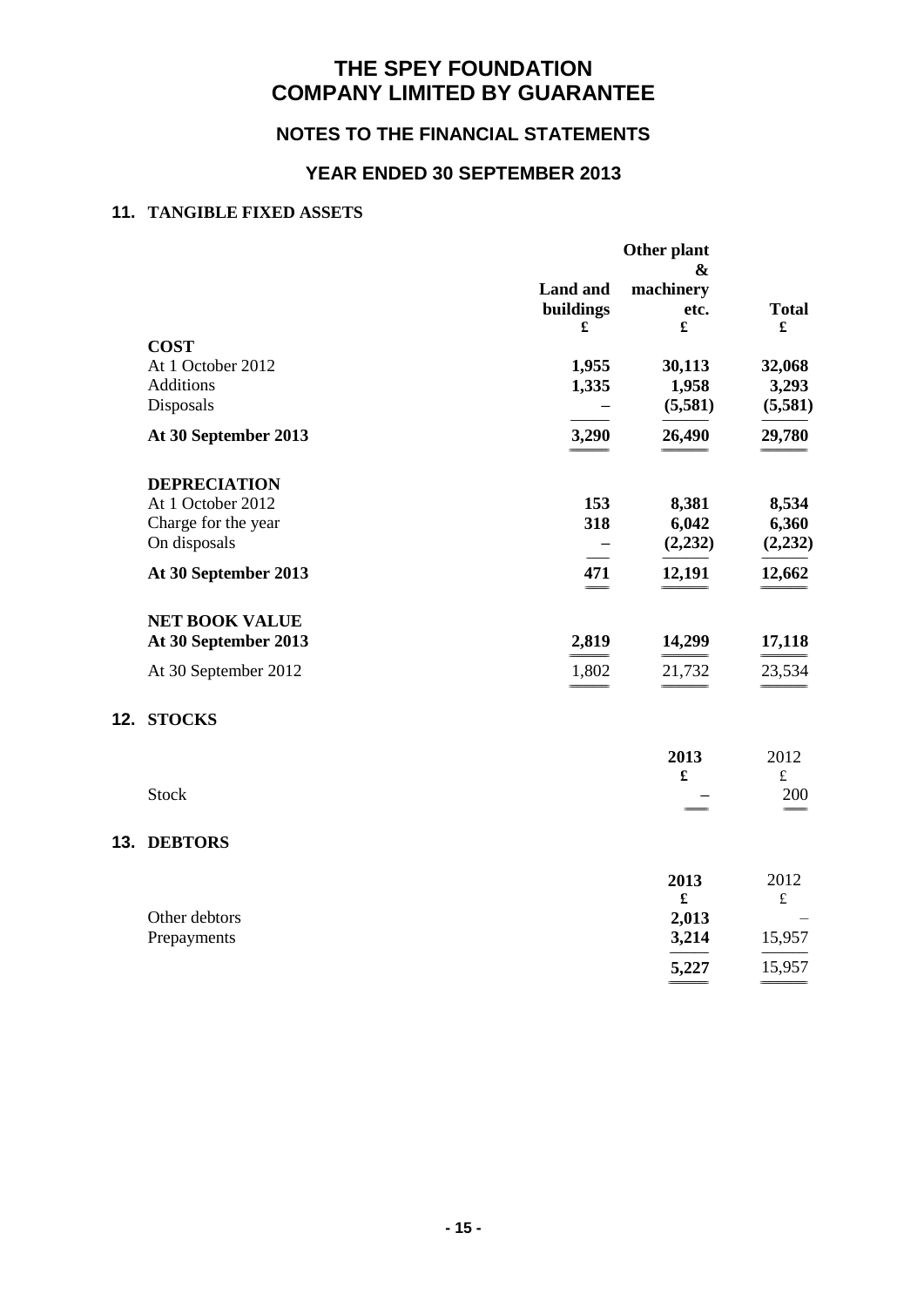### **NOTES TO THE FINANCIAL STATEMENTS**

### **YEAR ENDED 30 SEPTEMBER 2013**

### **14. CREDITORS: Amounts falling due within one year**

|                          | 2013   | 2012   |
|--------------------------|--------|--------|
|                          | £      | £      |
| PAYE and social security | 376    | 1,147  |
| Other creditors          | 42,288 | 52,428 |
|                          | 42,664 | 53,575 |
|                          |        |        |

Included in other creditors is £8,790 (2012 - £25,547) for the Genetic Analysis Project, nil (2012 - £8,303) for the Berry Burn Wind Farm, £3,850 (2012 - £3,726) for audit and accountancy and £27,298 (2012 - £10,365) owed to the Spey Board. The remaining balance of £2,350 (2012 - £4,487) relates to sundry accruals.

### **15. PENSIONS**

The Spey Foundation operates a defined contribution pension scheme and the pension charge represents the amounts payable by The Spey Foundation to the fund in respect of the year. The amounts of contributions paid under the scheme is £nil (2012 - nil). At the year end £1,806 (2012 - £1,806) was outstanding and is included within accruals.

### **16. RESTRICTED INCOME FUNDS**

|                          | <b>Balance</b> at<br>1 Oct 2012 | <b>Incoming</b><br>resources | Outgoing<br>resources | <b>Transfers</b> | <b>Balance at</b><br>30 Sep 2013 |
|--------------------------|---------------------------------|------------------------------|-----------------------|------------------|----------------------------------|
|                          | £                               | £                            | £                     | £                | £                                |
| General Fund -           |                                 |                              |                       |                  |                                  |
| Training                 |                                 | 1,200                        | (445)                 | (755)            |                                  |
| Spey Research            |                                 |                              |                       |                  |                                  |
| Projects -               |                                 |                              |                       |                  |                                  |
| General                  |                                 | 13,423                       | (8,617)               | (4,806)          |                                  |
| <b>Rotary Screw</b>      |                                 |                              |                       |                  |                                  |
| <b>Traps</b>             |                                 | 20,000                       | (20, 686)             |                  | (686)                            |
| Wind Farms               | 14,243                          | 23,339                       | (17,918)              | (21, 027)        | (1,363)                          |
| Fishery                  |                                 |                              |                       |                  |                                  |
| Management and           |                                 |                              |                       |                  |                                  |
| <b>Biodiversity Plan</b> | 6,504                           | 2,300                        |                       | (8, 804)         |                                  |
| Genetic Analysis         |                                 |                              |                       |                  |                                  |
| Project                  | 40,439                          | 6,500                        | (12, 832)             | (13,569)         | 20,538                           |
| Turbidity                |                                 |                              |                       |                  |                                  |
| <b>Monitors</b>          | 3,907                           |                              | (3,907)               |                  |                                  |
| Mink Audit               |                                 | 7,357                        | (4,794)               | (2,999)          | (436)                            |
| Pearls in Peril          |                                 |                              | (335)                 |                  | (335)                            |
|                          | 65,093                          | 74,119                       | (69, 534)             | (51,960)         | 17,718                           |
|                          |                                 |                              |                       |                  |                                  |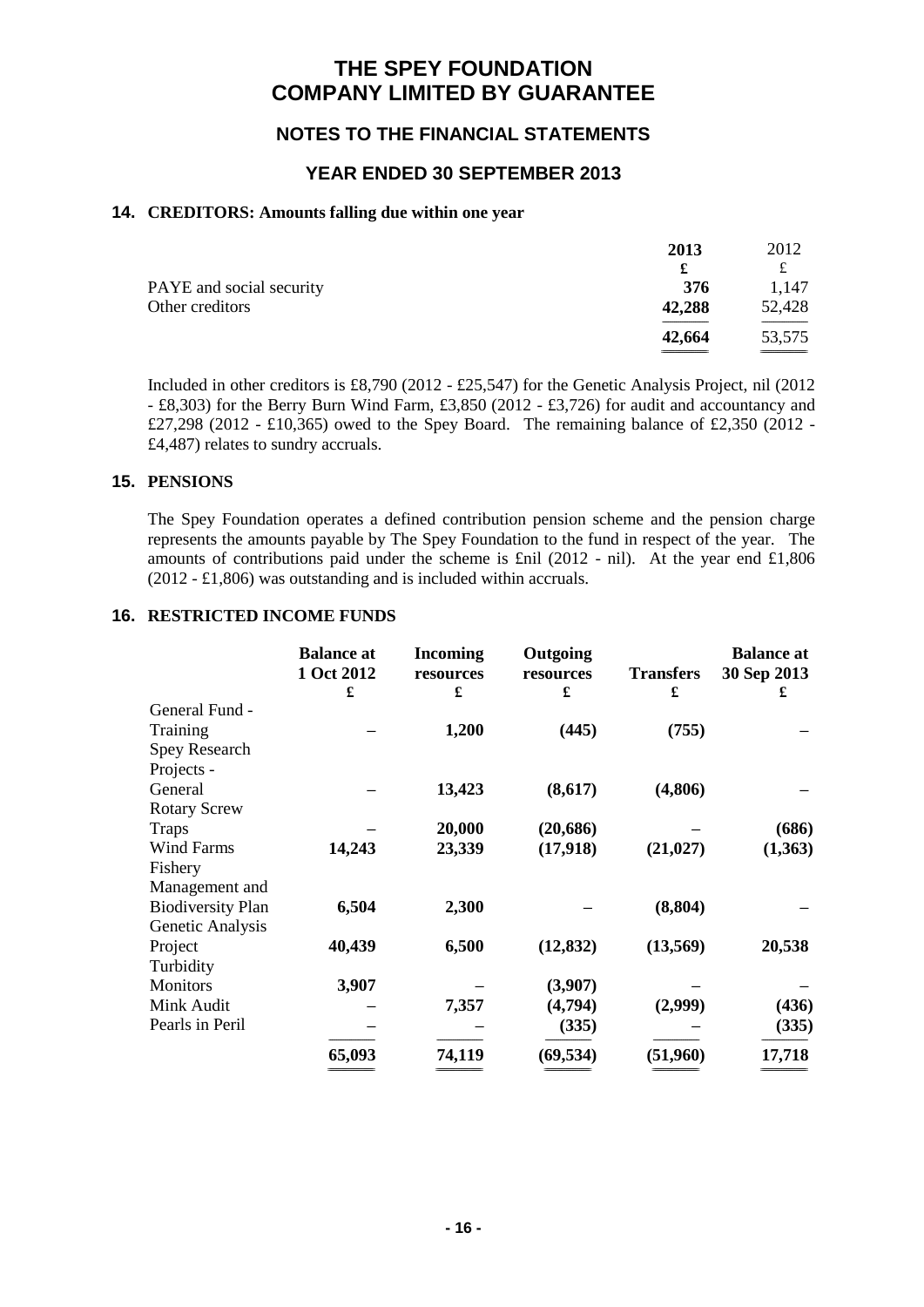### **NOTES TO THE FINANCIAL STATEMENTS**

### **YEAR ENDED 30 SEPTEMBER 2013**

#### **16. RESTRICTED INCOME FUNDS** *(continued)*

The restricted income balance on the Genetic Analysis project of £20,538 represents amounts anticipated to be invoiced by the Spey District Fishery Board in relation to costs incurred during the year ended 30 September 2009, which were not recharged to The Spey Foundation, formerly the Spey Board Fishing Trust - Research Project.

#### **17. UNRESTRICTED INCOME FUNDS**

|               | <b>Balance at</b> | Incoming  | <b>Outgoing</b> |                  | <b>Balance at</b> |
|---------------|-------------------|-----------|-----------------|------------------|-------------------|
|               | 1 Oct 2012        | resources | resources       | <b>Transfers</b> | 30 Sep 2013       |
|               |                   |           |                 |                  |                   |
| General Funds | 46.612            | 16.327    | (34, 485)       | 51,960           | 80,414            |
|               |                   |           |                 |                  |                   |

### **18. ANALYSIS OF NET ASSETS BETWEEN FUNDS**

|                                  |              | <b>Tangible</b> Net current |              |
|----------------------------------|--------------|-----------------------------|--------------|
|                                  | fixed assets | assets                      | <b>Total</b> |
|                                  | £            | £                           | £            |
| <b>Restricted Income Funds:</b>  |              |                             |              |
| <b>Rotary Screw Traps</b>        |              | (686)                       | (686)        |
| Wind Farms                       |              | (1,363)                     | (1,363)      |
| Genetic Analysis Project         |              | 20,538                      | 20,538       |
| Mink Audit                       |              | (436)                       | (436)        |
| Pearls in Peril                  |              | (335)                       | (335)        |
|                                  |              |                             | 17,718       |
|                                  |              | 17,718                      |              |
| <b>Unrestricted Income Funds</b> | 17,118       | 63,296                      | 80,414       |
| <b>Total Funds</b>               | 17,118       | 81,014                      | 98,132       |
|                                  |              |                             |              |

#### **19. RELATED PARTY TRANSACTIONS**

Details of the Related Parties are disclosed in the Trustees Annual Report.

During the year The Spey Foundation received a contribution of £nil (2012 - £nil) from the Spey District Fishery Board. During the year The Spey Foundation purchased services of £32,223 (2012 - £27,695) from the Spey District Fishery Board. As at 30 September 2013 and included within other creditors, The Spey Foundation was due £27,298 (2012 - £10,365) to the Spey District Fishery Board.

#### **20. COMPANY LIMITED BY GUARANTEE**

The charity is a company limited by guarantee and has no share capital. The liability of each member in the event of winding up is limited to £1.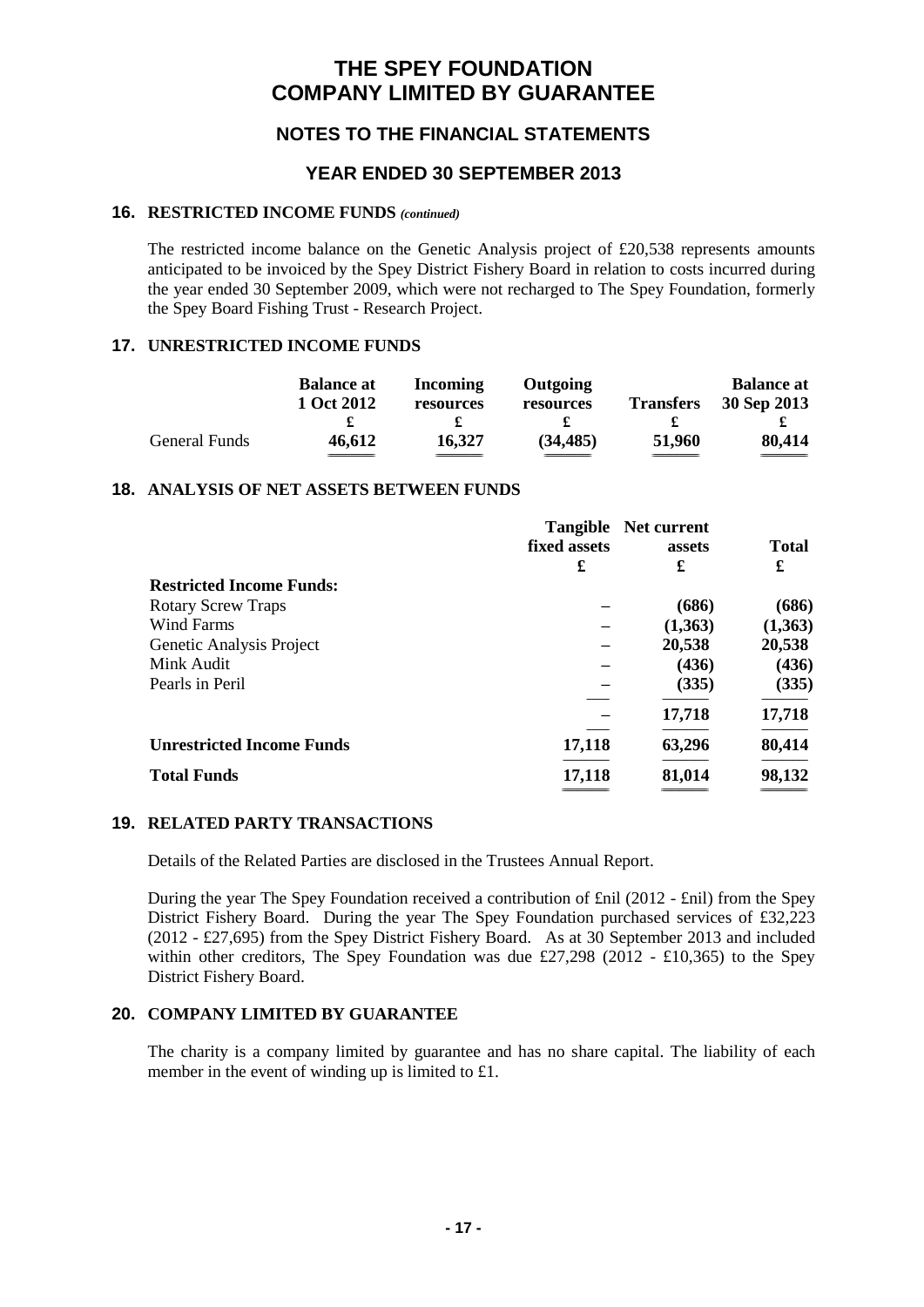**MANAGEMENT INFORMATION**

**YEAR ENDED 30 SEPTEMBER 2013**

**The following pages do not form part of the statutory financial statements which are the subject of the independent auditor's report on pages 6 to 7**.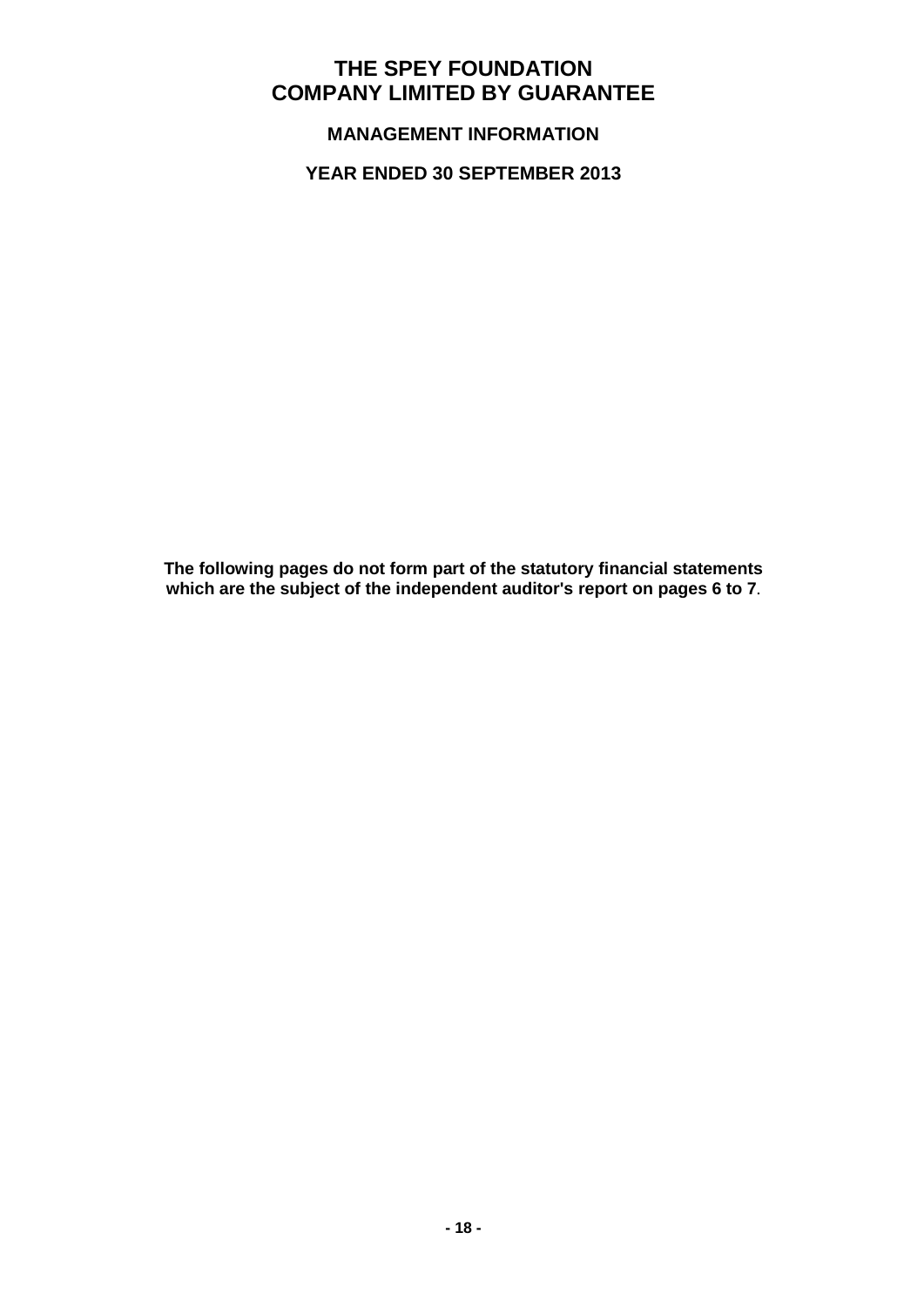# **DETAILED STATEMENT OF FINANCIAL ACTIVITIES**

# **YEAR ENDED 30 SEPTEMBER 2013**

|                                                                 | 2013<br>£ | 2012<br>£ |
|-----------------------------------------------------------------|-----------|-----------|
|                                                                 |           |           |
| <b>INCOMING RESOURCES</b><br><b>VOLUNTARY INCOME</b>            |           |           |
| Contributions to River Truim Rotary screw traps                 |           | 10,000    |
| Robertson Trust for Genetic Analysis Project                    |           | 10,000    |
| Dalmore Spey Foundation Dram                                    | 15,282    | 2,112     |
| General donations                                               | 320       |           |
| M Wills Trust for Genetic Analysis Project                      | 6,500     |           |
| RAFTS - 75% FMP                                                 | 2,300     | 7,000     |
| RAFTS - SMI Audit                                               | 7,357     |           |
|                                                                 | 31,759    | 29,112    |
| <b>INVESTMENT INCOME</b>                                        |           |           |
| Bank interest receivable                                        | 725       | 905       |
| <b>INCOMING RESOURCES FROM</b>                                  |           |           |
| <b>CHARITABLE ACTIVITIES</b><br>Site Condition Monitoring - SAC |           | 6,104     |
| <b>Rotary Screw Traps</b>                                       | 20,000    | 20,000    |
| Berry Burn Wind Farm                                            | 21,326    | 33,771    |
| Proposed Wind Farm Development                                  | 2,013     | 150       |
| <b>Rothes Wind Farm</b>                                         |           | 6,585     |
| Income from small contracts                                     | 13,423    | 4,834     |
| Training                                                        | 1,200     |           |
| <b>CNPA Invasive Non-Native Survey</b>                          |           | 2,000     |
|                                                                 | 57,962    | 73,444    |
|                                                                 |           |           |
| <b>TOTAL INCOMING RESOURCES</b>                                 | 90,446    | 103,461   |

### **RESOURCES EXPENDED**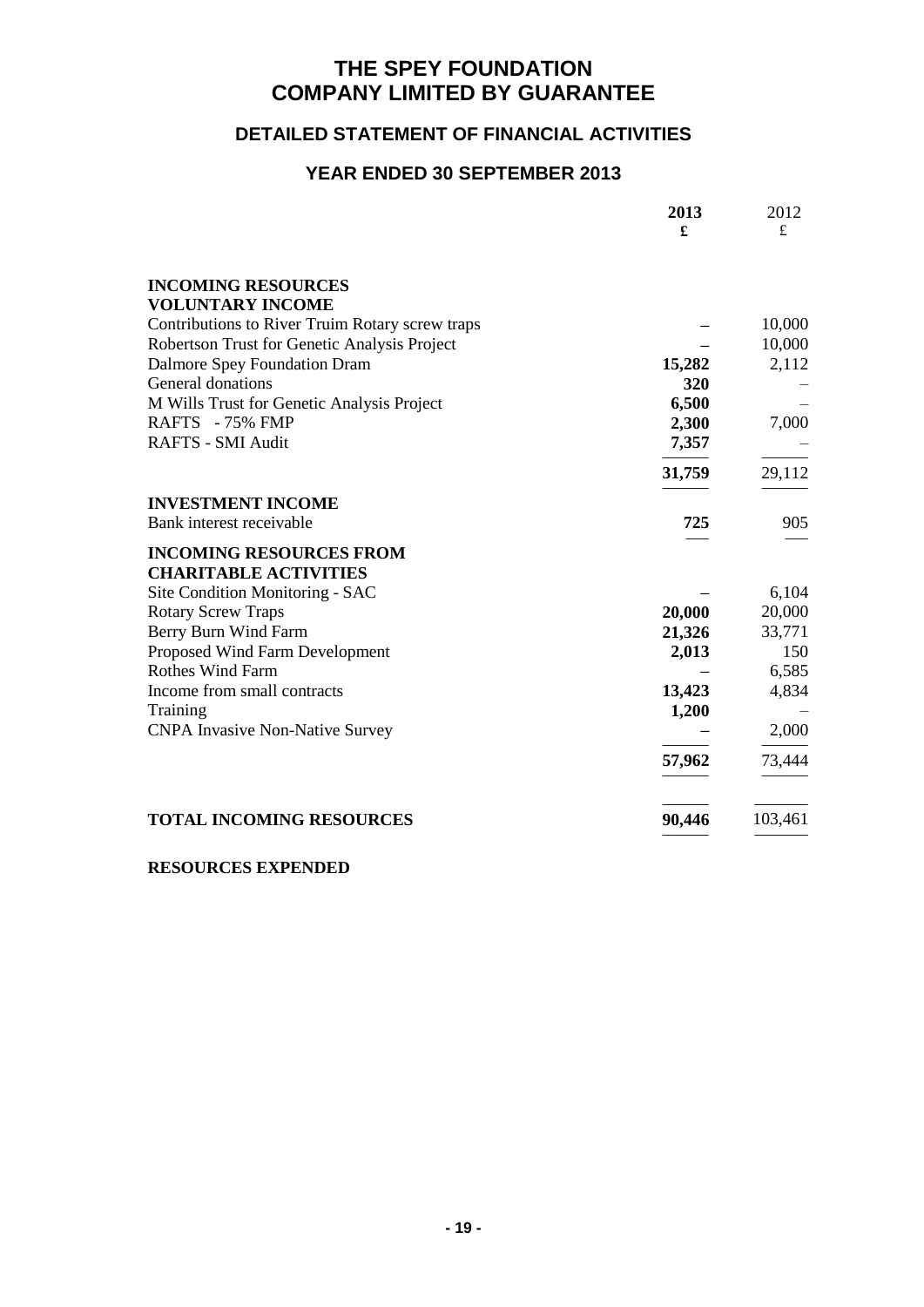# **DETAILED STATEMENT OF FINANCIAL ACTIVITIES**

|                                                    | 2013     | 2012   |
|----------------------------------------------------|----------|--------|
|                                                    | £        | £      |
| <b>CHARITABLE ACTIVITIES</b>                       |          |        |
| Cost of sales - Purchases                          | 27,379   | 48,561 |
| Staff costs - Wages & Salaries                     | 34,258   | 9,600  |
| Staff costs - Employer's NIC                       | 271      | 638    |
| Establishment - Rent                               | 1,500    | 1,500  |
| Establishment - Light & heat                       | 935      | 953    |
| Establishment - Repairs & maintenance              | 934      | 2,126  |
| Establishment - Insurance                          | 2,718    | 4,552  |
| Motor vehicle expenses                             | 9,643    | 9,923  |
| Office expenses - Telephone                        | 1,630    | 1,893  |
| Office expenses - Other                            | 1,680    | 2,128  |
| Depreciation                                       | 6,361    | 5,220  |
| Direct charitable activity 1 - training            | 445      | 153    |
| Direct charitable activity 1 - protective clothing | 685      | 291    |
| Direct charitable activity 1 - bank charges        | 81       | 149    |
| Direct charitable activity 1 - security            | 143      | 80     |
| Direct charitable activity 1 - Equipment costs     | 871      | 517    |
| Admin expenses                                     | 1,084    | 1,219  |
| Publicity                                          | 3,749    | 2,636  |
| Computer costs                                     | 775      | 1,224  |
| Subscriptions                                      | 1,666    | 1,695  |
| Loss on disposal of fixed asset                    | 3,349    |        |
|                                                    | 100,157  | 95,058 |
| <b>GOVERNANCE COSTS</b>                            |          |        |
| Audit fees                                         | 3,862    | 3,641  |
| <b>TOTAL RESOURCES EXPENDED</b>                    | 104,019  | 98,699 |
| NET (OUTGOING)/INCOMING RESOURCES                  |          |        |
| <b>FOR THE YEAR</b>                                | (13,573) | 4,762  |
|                                                    |          |        |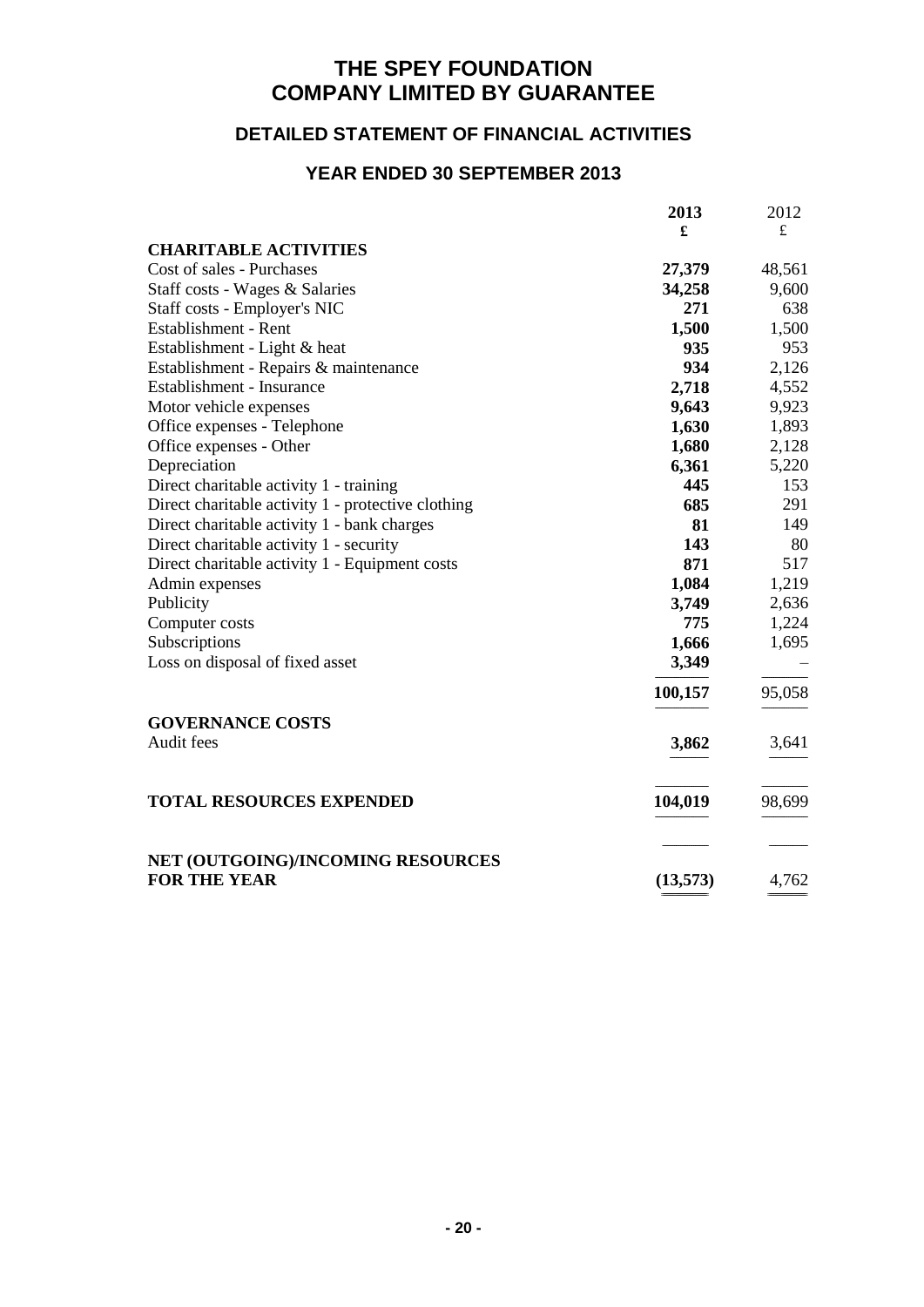# **DETAILED STATEMENT OF FINANCIAL ACTIVITIES**

|                                                    | 2013<br>£ | 2012<br>£ |
|----------------------------------------------------|-----------|-----------|
|                                                    |           |           |
| <b>CHARITABLE ACTIVITIES</b>                       |           |           |
| <b>General Fund</b>                                |           |           |
| <b>Activities undertaken directly</b>              |           |           |
| Cost of sales - Purchases                          | 200       | 600       |
| Staff costs - Wages & Salaries                     | 5,402     | 1,953     |
| Staff costs - Employer's NIC                       | 271       | 196       |
| Establishment - Rent                               | 1,500     | 1,500     |
| Establishment - Light & heat                       | 935       | 953       |
| Establishment - Repairs & maintenance              | 934       | 2,126     |
| Establishment - Insurance                          | 2,718     | 4,552     |
| Motor vehicle expenses                             | 2,438     | 2,194     |
| Office expenses - Telephone                        | 1,630     | 1,654     |
| Office expenses - Other                            | 1,680     | 2,128     |
| Depreciation                                       | 3,861     | 2,162     |
| Direct charitable activity 1 - training            | 445       | 153       |
| Direct charitable activity 1 - protective clothing | 685       | 291       |
| Direct charitable activity 1 - bank charges        | 81        | 149       |
| Direct charitable activity 1 - security            | 143       | 80        |
| Direct charitable activity 1 - Equipment costs     | 871       | 517       |
| Admin expenses                                     | 1,084     | 1,219     |
| Publicity                                          | 3,749     | 2,636     |
| Computer costs                                     | 775       | 1,224     |
| Subscriptions                                      | 1,666     | 1,695     |
|                                                    | 31,068    | 27,982    |
| <b>Spey Research Projects - General</b>            |           |           |
| <b>Activities undertaken directly</b>              |           |           |
| Cost of sales - Purchases                          | 407       | 1,011     |
| Staff costs - Wages & Salaries                     | 7,518     | 7,093     |
| Staff costs - Employer's NIC                       |           | 410       |
| Motor vehicle expenses                             | 692       | 805       |
| Office expenses - Telephone                        |           | 239       |
|                                                    | 8,617     | 9,558     |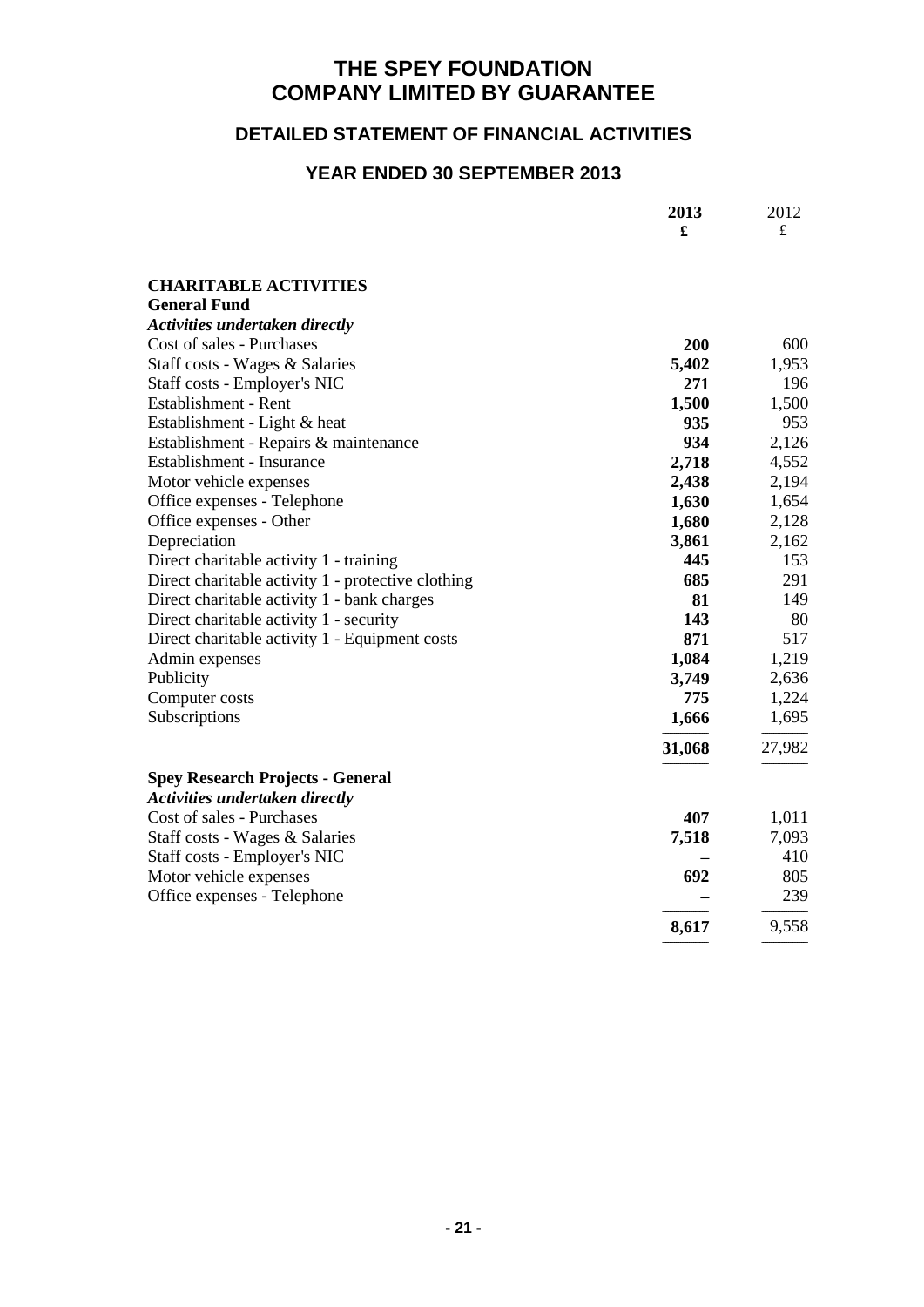# **DETAILED STATEMENT OF FINANCIAL ACTIVITIES**

|                                                 | 2013   | 2012        |
|-------------------------------------------------|--------|-------------|
|                                                 | £      | £           |
| <b>Site Condition Monitoring - SAC</b>          |        |             |
| <b>Activities undertaken directly</b>           |        |             |
| Cost of sales - Purchases                       |        | 677         |
| Motor vehicle expenses                          |        | 20          |
|                                                 |        | 697         |
|                                                 |        |             |
| <b>Rotary Screw Traps</b>                       |        |             |
| <b>Activities undertaken directly</b>           |        |             |
| Cost of sales - Purchases                       |        | 16,079      |
| Staff costs - Wages & Salaries                  | 13,641 | 277         |
| Staff costs - Employer's NIC                    | 5,103  | 16<br>5,868 |
| Motor vehicle expenses                          |        | 1,942       |
| Depreciation                                    | 1,942  |             |
|                                                 | 20,686 | 24,182      |
| <b>Wind Farms</b>                               |        |             |
| <b>Activities undertaken directly</b>           |        |             |
| Cost of sales - Purchases                       | 13,941 | 29,685      |
| Staff costs - Wages & Salaries                  | 3,427  |             |
| Motor vehicle expenses                          | 550    | 716         |
|                                                 |        |             |
|                                                 | 17,918 | 30,401      |
| <b>Fishery Management and Biodiversity Plan</b> |        |             |
| <b>Activities undertaken directly</b>           |        |             |
| Cost of sales - Purchases                       |        | 496         |
| <b>Genetic Analysis Project</b>                 |        |             |
| <b>Activities undertaken directly</b>           |        |             |
| Cost of sales - Purchases                       | 12,832 | 13          |
| Staff costs - Wages & Salaries                  |        | 277         |
| Staff costs - Employer's NIC                    |        | 16          |
| Motor vehicle expenses                          |        | 320         |
|                                                 |        |             |
|                                                 | 12,832 | 626         |
| <b>Turbidity monitors</b>                       |        |             |
| Activities undertaken directly                  |        |             |
| Depreciation                                    | 558    | 1,116       |
| Loss on disposal of fixed asset                 | 3,349  |             |
|                                                 | 3,907  | 1,116       |
|                                                 |        |             |
| <b>SMI Audit</b>                                |        |             |
| <b>Activities undertaken directly</b>           |        |             |
| Staff costs - Wages & Salaries                  | 3,968  |             |
| Motor vehicle expenses                          | 826    |             |
|                                                 | 4,794  |             |
|                                                 |        |             |